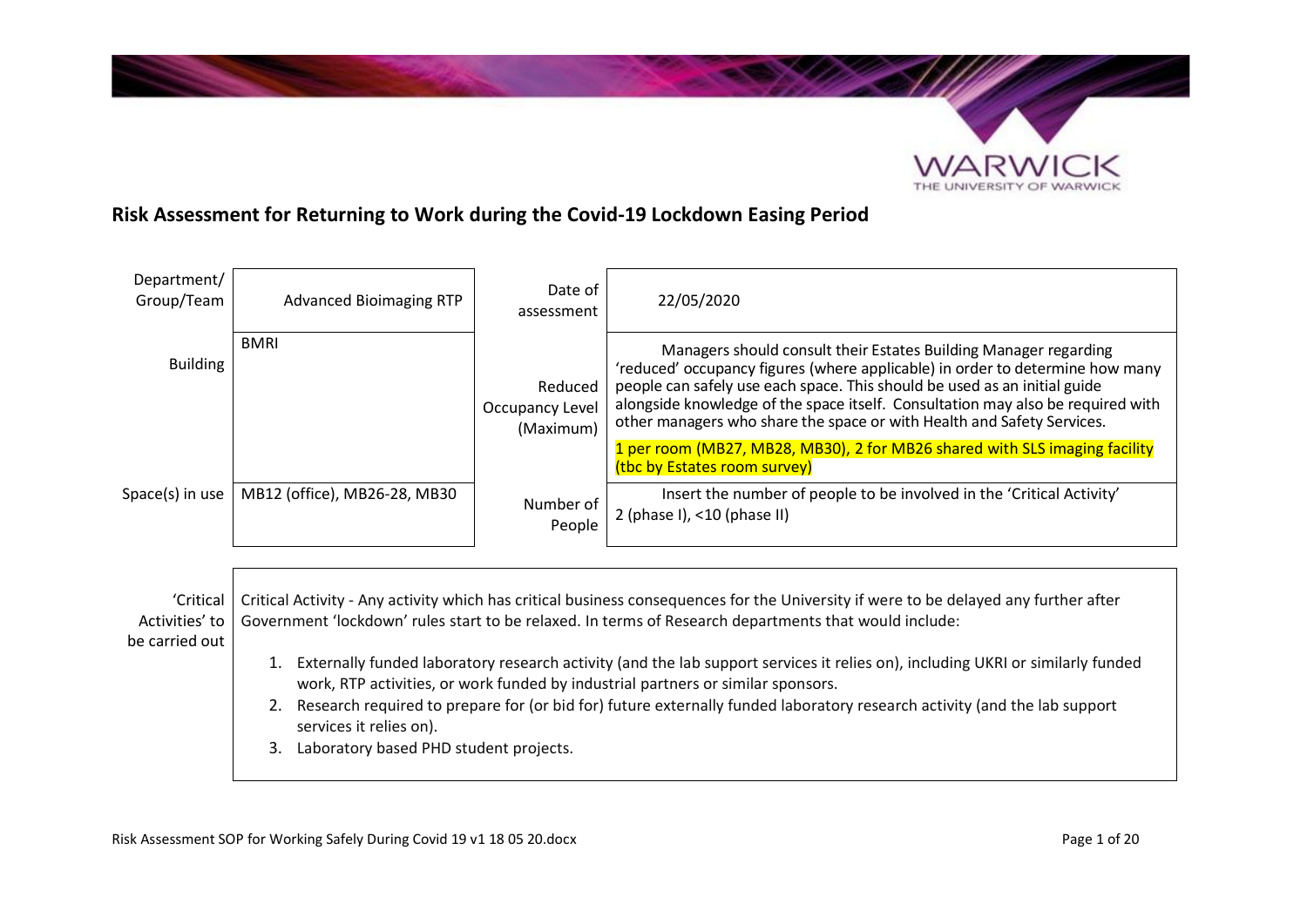

Anything other than work falling into the categories above, and which is therefore not a critical activity, will be expected to take place remotely or continue to be paused (e.g. all data analysis and other desk based carried out by work by researchers to be undertaken remotely).

| Line Manager carrying<br>out the assessment | Dr Saskia Bakker, Advanced Bioimaging RTP Manager                                                                                                                                                                                                                                                                                                                                                                                                                                                                                                                                                |
|---------------------------------------------|--------------------------------------------------------------------------------------------------------------------------------------------------------------------------------------------------------------------------------------------------------------------------------------------------------------------------------------------------------------------------------------------------------------------------------------------------------------------------------------------------------------------------------------------------------------------------------------------------|
|                                             | Further information on Risk Assessment, Covid 19 and general health and safety are available at:<br>https://warwick.ac.uk/services/healthsafetywellbeing/managingrisks/                                                                                                                                                                                                                                                                                                                                                                                                                          |
|                                             | https://warwick.ac.uk/services/healthsafetywellbeing/a-z/healthandsafetyguidanceoncovid19                                                                                                                                                                                                                                                                                                                                                                                                                                                                                                        |
|                                             | There is also a Risk Assessment Moodle training module available via Warwick's MyMoodle.                                                                                                                                                                                                                                                                                                                                                                                                                                                                                                         |
|                                             | If you require support or advice on completing this form please contact your Health and Safety Officer or Health and Safety<br>Adviser:                                                                                                                                                                                                                                                                                                                                                                                                                                                          |
|                                             | https://warwick.ac.uk/services/healthsafetywellbeing/contacts/                                                                                                                                                                                                                                                                                                                                                                                                                                                                                                                                   |
| Staff supporting<br>assessment process      | Ian Hands-Portman                                                                                                                                                                                                                                                                                                                                                                                                                                                                                                                                                                                |
|                                             | You must consult with your staff in carrying out this Risk Assessment, and must seek support from any recognised Trades'<br>Union Safety Representatives in particular. Carry out a MS Teams (or similar on-line) meeting with your team before starting<br>this assessment and ask for their input and support. Encourage collaboration and cooperation and seek to provide re-<br>assurance that control measures agreed with the team will be implemented and maintained. You will also need their help to<br>ensure that they support each other in maintaining the agreed control measures. |

Risk Assessment SOP for Working Safely During Covid 19 v1 18 05 20.docx Page 2 of 20 Page 2 of 20

**WARWICK** THE UNIVERSITY OF WARWICK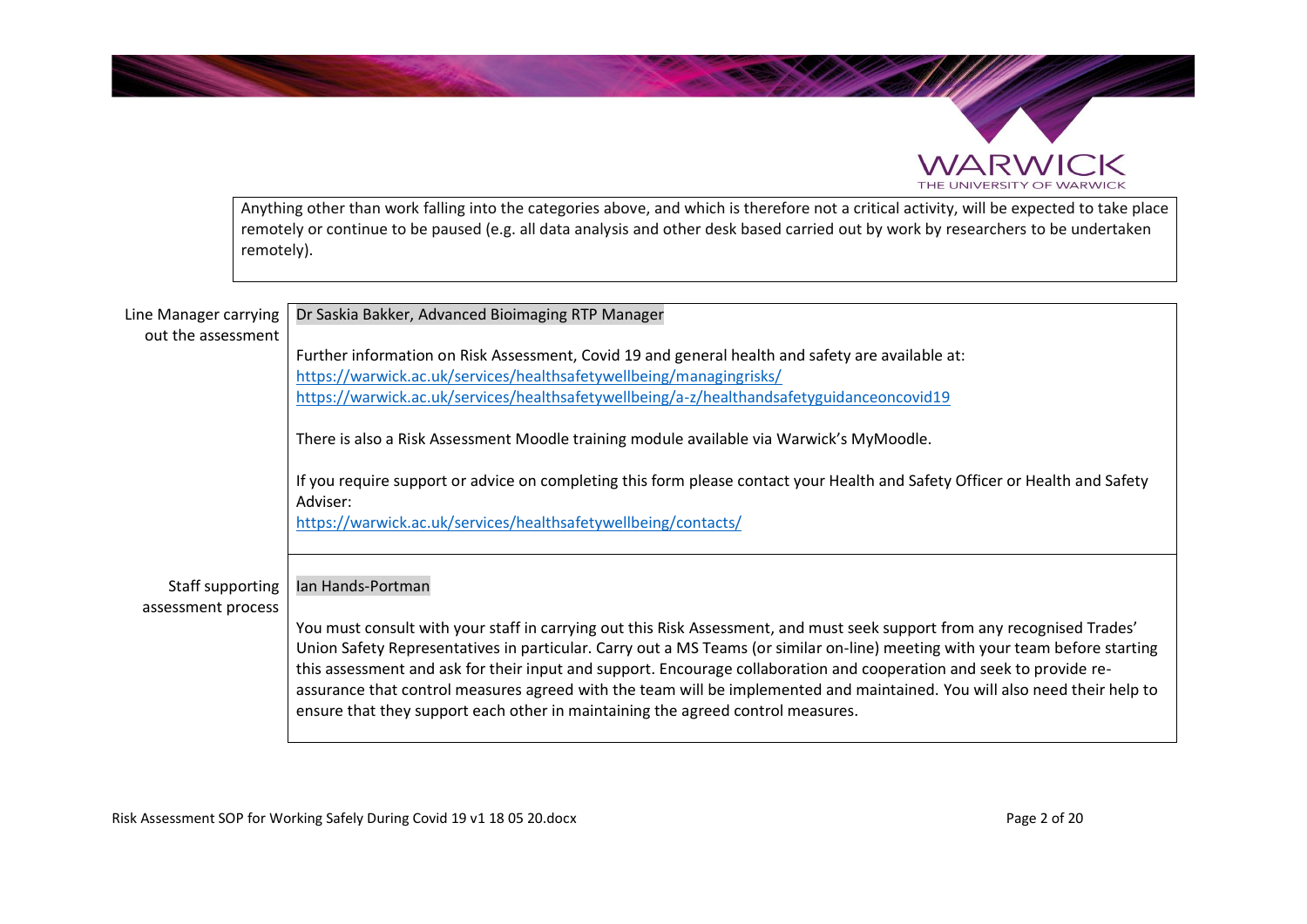



Re-assure staff that in preparing this template the H&S Services Team have taken Government and TUC guidance into account. Particular assurance might be required for those or are vulnerable, living with vulnerable people, pregnant, in the BAME community, are disabled or who might have child care (or other care provision) challenges at this point in time.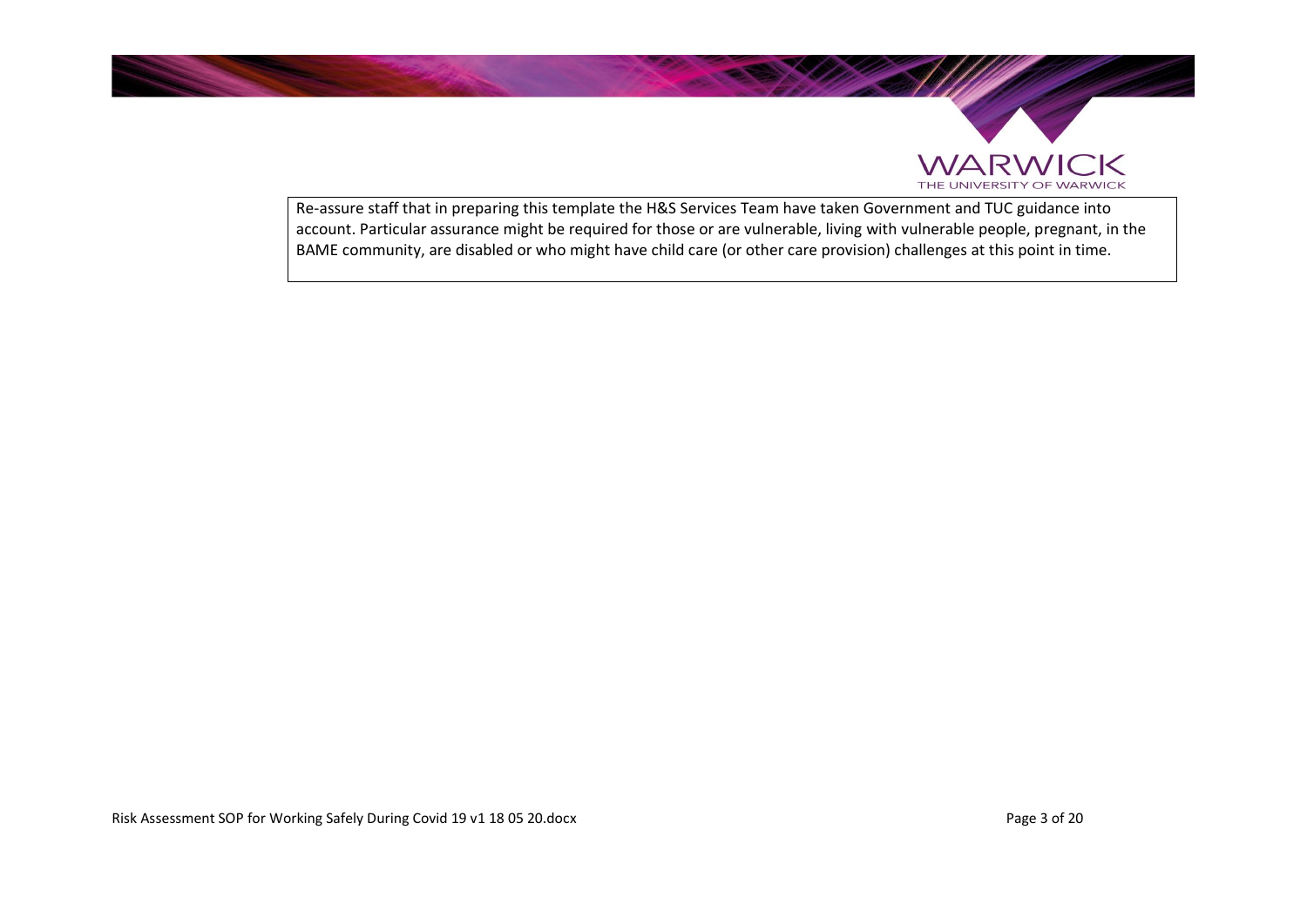

#### **Additional Information**

#### **Staff should not be coming into work unless the work is deemed a 'critical activity' by the University**.

For 'critical activities', managers need to examine the spaces that they require people to work in and determine how they can manage the risks associated with Covid-19 in that space and connected with the work involved. Not all tasks need to be completed on campus and staff must only come to campus if they cannot do the work from home, and only then to complete the essential tasks before going home to continue working from there for the rest of the day/week. Managers should be minimising the amount of time they or their staff need to be on campus.

#### **Limiting Durations of Work**

Time spent with others, as well as distancing, is an important control measure. People might only need to come to campus to complete their 'critical activity' tasks and then could go home to continue working from there for the rest of the day/week. Wherever possible managers/supervisors should be minimising the amount of time they or their staff need to be on site.

#### **Meetings**

Meetings should only be held if absolutely necessary, and should be held as on-line meetings, even if some or all of the participants are on campus. Where this is not possible meetings must be held where 2 metre distancing can be maintained and preferably in a well ventilated space or outdoors.

#### **Other Risk Assessments**

Risk assessments already in place (for work activities, chemicals, biological agents, work equipment, etc.) are still applicable and must complement the risks and risk control measures covered in this specific risk assessments. These risks need to be assessed jointly and a holistic approach to ensuring the health and safety of individuals adopted.

#### **Further information**

Refer also to the Standard Operating Procedure for staff returning to work to carry out 'Critical Activities' during Covid-19 lockdown easing period, which is included at the end of this assessment.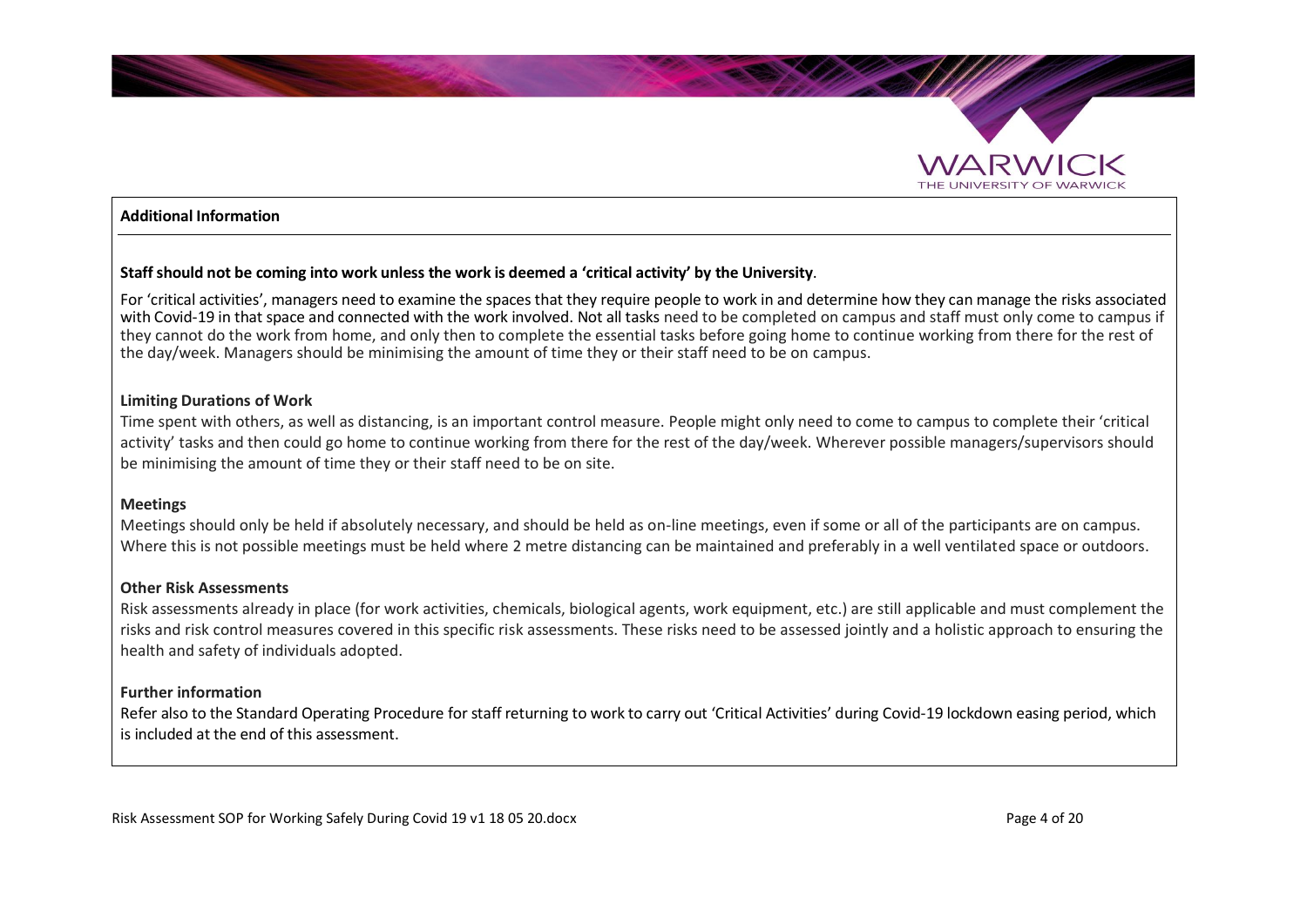

|                                                                                                                                                                                                                                                                                                                                      | <b>Hierarchy of Control Measures to be used</b>                                                                                                                                                                                                                                                                                                                              | <b>Control Measure</b>                                                                                                     |
|--------------------------------------------------------------------------------------------------------------------------------------------------------------------------------------------------------------------------------------------------------------------------------------------------------------------------------------|------------------------------------------------------------------------------------------------------------------------------------------------------------------------------------------------------------------------------------------------------------------------------------------------------------------------------------------------------------------------------|----------------------------------------------------------------------------------------------------------------------------|
|                                                                                                                                                                                                                                                                                                                                      | (these are listed in order of priority, but a combination of controls may be required)                                                                                                                                                                                                                                                                                       | (Please answer the questions in this column)                                                                               |
| <b>Eliminate</b>                                                                                                                                                                                                                                                                                                                     | Any staff reporting that they are unwell with symptoms of Coronavirus<br>(Covid-19) must be told not travel to or attend the University. Their<br>sickness absence should be recorded within the University HR System<br>SuccessFactors. Testing is available for any members of staff deemed to<br>be required to come to work by the University for 'critical activities'. | Does your workforce need to come onto campus to<br>carry out this critical work or can they continue to<br>work from home? |
| Staff with symptoms must be told to self-isolate, as should staff with<br>members of their household who are showing symptoms, until testing<br>confirms that it is not Covid-19 (see University Covid-19 testing guidance)<br>or the relevant time period has elapsed.                                                              |                                                                                                                                                                                                                                                                                                                                                                              | Some activities involving lab equipment will<br>need to be carried out at work.                                            |
|                                                                                                                                                                                                                                                                                                                                      | If a member of staff does fall ill, then the space in which they were working<br>should be left empty and well ventilated for at least 72 hours and extra<br>cleaning be arranged with Cleaning Services by the manager.                                                                                                                                                     | Have staff been fully informed of the needs for self-<br>isolation should they have any symptoms<br>whatsoever?            |
| Staff who are in the 'extremely vulnerable' group (have received a specific<br>letter from the NHS) are shielded and must not come to work. Staff in the<br>vulnerable' group need to follow the strictest levels of '2 metre<br>distancing', and they should continue working from home or to stay at<br>home until further notice. |                                                                                                                                                                                                                                                                                                                                                                              | Yes<br>Have staff who are 'extremely vulnerable' or<br>'vulnerable', or live with such people been fully<br>considered?    |
|                                                                                                                                                                                                                                                                                                                                      | <b>Meetings on campus</b>                                                                                                                                                                                                                                                                                                                                                    | Yes                                                                                                                        |
|                                                                                                                                                                                                                                                                                                                                      | Meetings should continue to be held as on-line meetings, even if some or all<br>of the participants are on campus. Where this is not possible meetings must<br>be held where 2 metre distancing can be maintained and preferably in a well                                                                                                                                   | Can meetings be held online, eliminating the need for<br>people to be on campus or for them to congregate?                 |
|                                                                                                                                                                                                                                                                                                                                      | ventilated space or outdoors. DO NOT invite visitors to come to campus,<br>other than contractors who need to attend to equipment or systems<br>required for a critical activity.                                                                                                                                                                                            | Yes                                                                                                                        |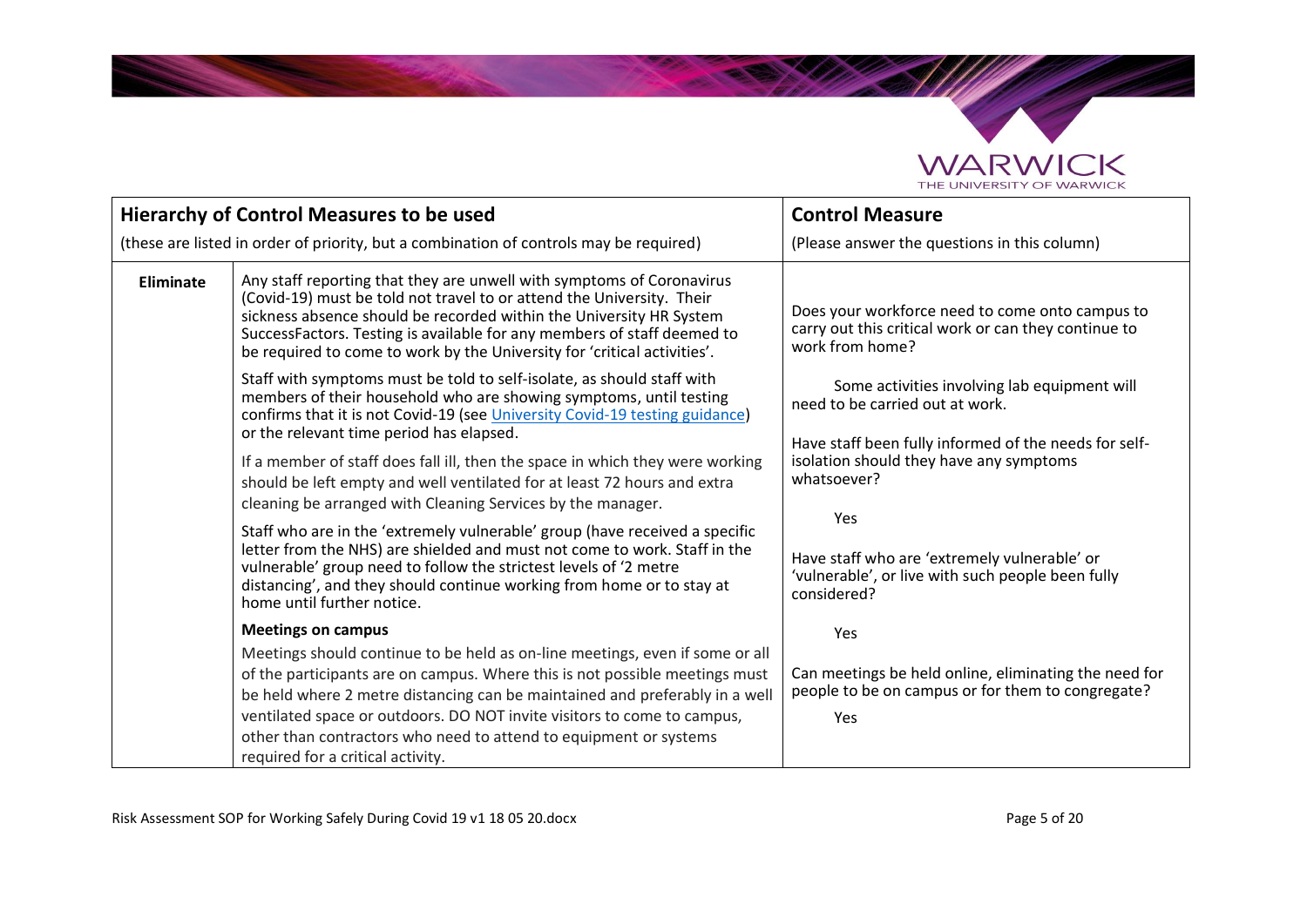

|                                                                                        | Hierarchy of Control Measures to be used                                                                                                                            | <b>Control Measure</b>                                                                                                                                                                  |
|----------------------------------------------------------------------------------------|---------------------------------------------------------------------------------------------------------------------------------------------------------------------|-----------------------------------------------------------------------------------------------------------------------------------------------------------------------------------------|
| (these are listed in order of priority, but a combination of controls may be required) |                                                                                                                                                                     | (Please answer the questions in this column)                                                                                                                                            |
| Reduce                                                                                 | Where 'elimination' cannot be applied consider whether you can 'reduce'<br>the likelihood of persons coming into contact with one another:                          | How can you reduce the number of people required on<br>campus, whether to carry out tasks or to attend<br>meetings?                                                                     |
|                                                                                        | Consideration should be given to rotas or shifts in order to keep the number<br>on campus at any one time to a minimum. Night shifts should be avoided,             | Establish who needs to be in to do specialised<br>tasks and let them do all the necessary tasks they can<br>do. No meetings on site.                                                    |
| but early and late shifts, or weekend working might be appropriate.                    |                                                                                                                                                                     | How will you stagger working times, so that people do<br>not need to be in the same space at the same time?                                                                             |
|                                                                                        | Booking systems for deliveries or collections, and systems for the use of<br>receptions, should be set up in such a way as to minimise person-to-person<br>contact. | Make people book 48 hours in advance. Booking<br>system extended to cover designated "work areas" as<br>well as equipment. No walk-in equipment or space use<br>("jumping on") allowed. |
|                                                                                        | People must be encouraged to leave the University as soon as they have<br>finished the activity which cannot be conducted from home.                                | How will you reduce the hours that people need to be<br>on site?                                                                                                                        |
|                                                                                        | Wherever possible, all data should be uploaded to a shared drive or system<br>which allows the analysis or work to be undertaken at home.                           | People only come in when they have booked<br>equipment to use, and only stay as long as necessary to<br>finish the task. No data processing on site, no meetings                        |
|                                                                                        | Writing-up of experiments, results and reports must be conducted at home.                                                                                           | on site.                                                                                                                                                                                |
|                                                                                        |                                                                                                                                                                     | How does your booking process control the number of<br>people in your facility/space?                                                                                                   |
|                                                                                        |                                                                                                                                                                     | Make people book 48 hours in advance. Booking<br>system extended to cover designated "work areas" as<br>well as equipment. No walk-in equipment or space use<br>("jumping on") allowed. |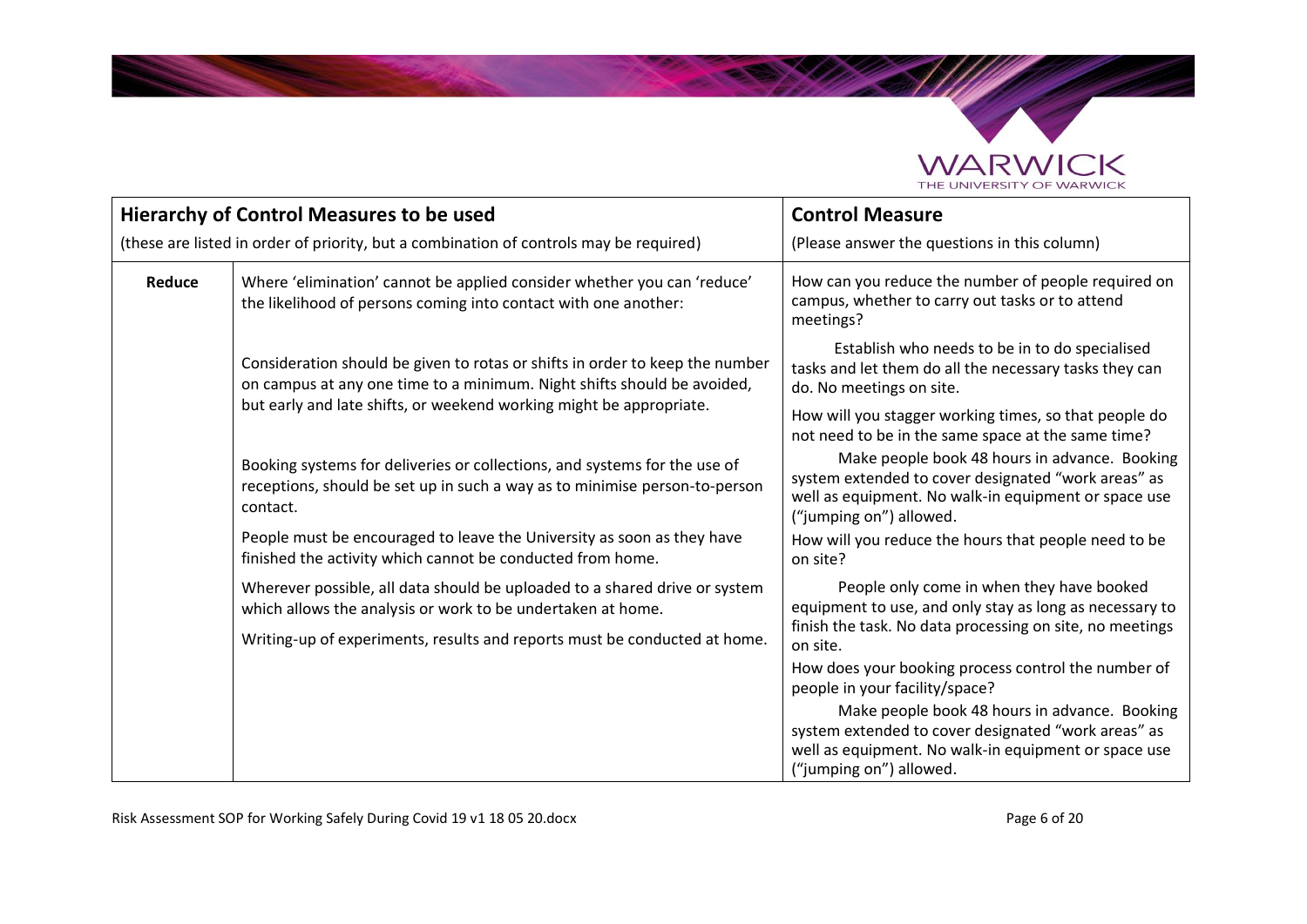

**Contract Contract Contract Contract Contract Contract Contract Contract Contract Contract Contract Contract C** 

|                                                                                        | <b>Hierarchy of Control Measures to be used</b>                                                                                                                                                                                                                                                                                                                                                                                                                                                                                                                                                                                                  | <b>Control Measure</b>                                                                                                                                                                                                                                                                                                                                                                                                                                                                                                                                                                                                           |
|----------------------------------------------------------------------------------------|--------------------------------------------------------------------------------------------------------------------------------------------------------------------------------------------------------------------------------------------------------------------------------------------------------------------------------------------------------------------------------------------------------------------------------------------------------------------------------------------------------------------------------------------------------------------------------------------------------------------------------------------------|----------------------------------------------------------------------------------------------------------------------------------------------------------------------------------------------------------------------------------------------------------------------------------------------------------------------------------------------------------------------------------------------------------------------------------------------------------------------------------------------------------------------------------------------------------------------------------------------------------------------------------|
| (these are listed in order of priority, but a combination of controls may be required) |                                                                                                                                                                                                                                                                                                                                                                                                                                                                                                                                                                                                                                                  | (Please answer the questions in this column)                                                                                                                                                                                                                                                                                                                                                                                                                                                                                                                                                                                     |
|                                                                                        |                                                                                                                                                                                                                                                                                                                                                                                                                                                                                                                                                                                                                                                  | If the spaces you manage are big enough, can you<br>minimise the frequency and time that people could<br>potentially come into contact with each other?<br>Provide dedicated workstations (bookable<br>through booking system, marked with tape on bench)<br>with supplies of necessary equipment & consumables<br>so people don't have to go around the lab gathering<br>things.<br>What floor markings can be provided to ensure that<br>people maintain 2m distancing? Contact Estates via the<br>Helpdesk if you wish to mark the floor in your area.<br>None required with reduced occupancy and<br>booking system in place |
| <b>Isolate</b>                                                                         | Where work activities have to be carried out with others, and persons<br>have to work within relative close proximity to one another for<br>intermittent work activities:<br>Screens (such as Perspex screens) and barriers (to keep people back from<br>reception desks for example) must be deployed where there is regular<br>contact with people which cannot be eliminated.<br>Try to keep staff groups small and consistent as far as possible, forming<br>fixed teams and partnering arrangements for people whilst at work. The<br>number of different contacts people have with others at work should be<br>kept as low as is possible. | Do you need to introduce screens or barriers to<br>separate people?<br>No.<br>How will you reduce the team size to be as small as<br>possible, or identify fixed teams/partnering?<br>Only 2 staff members, probably alternating<br>attendance as required.<br>How will you ensure people conduct their work away<br>from each other?                                                                                                                                                                                                                                                                                            |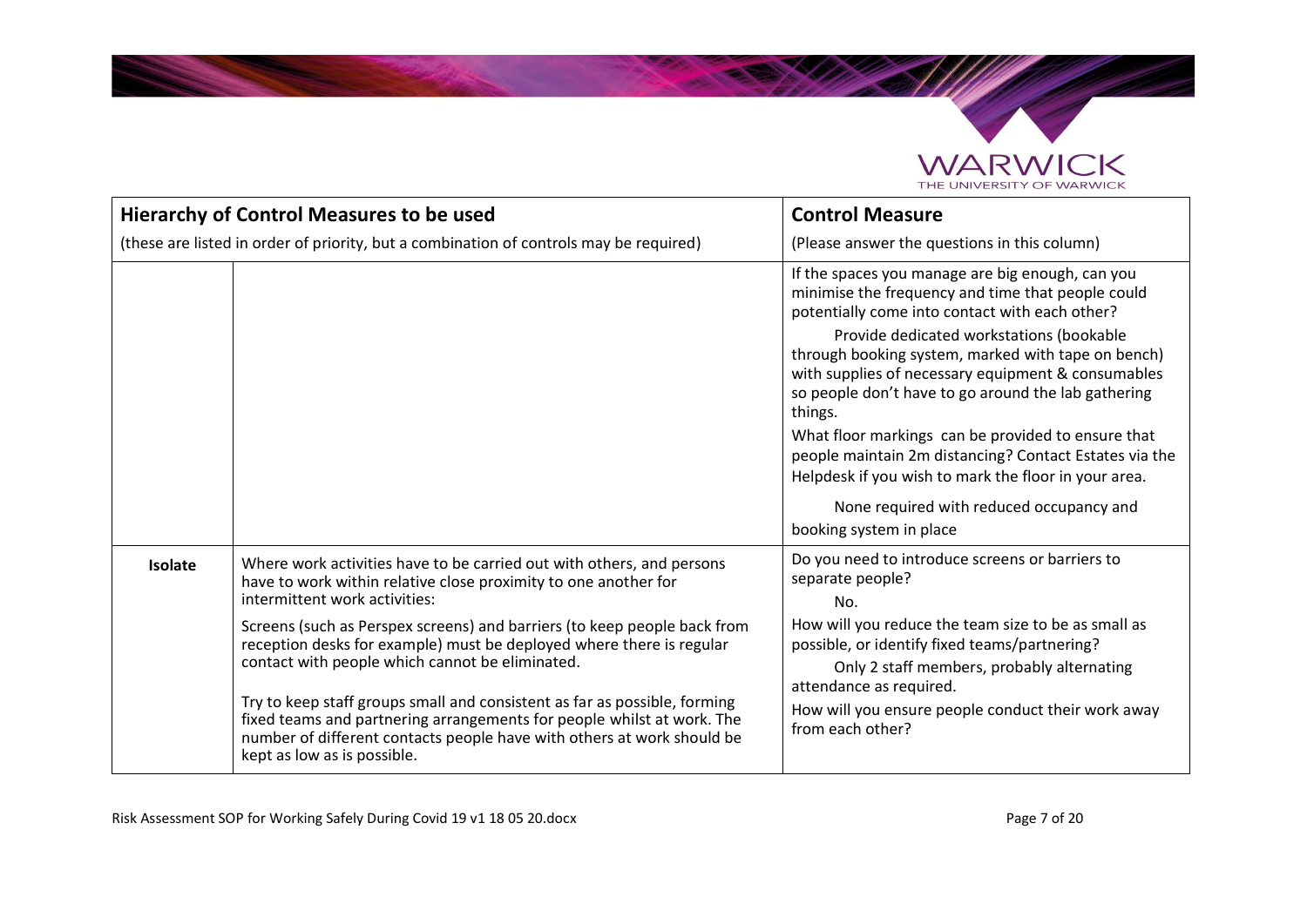

**Contractor** 

|         | <b>Hierarchy of Control Measures to be used</b>                                                                                                                                                                                                                                                                                                                                                                                                                                                                                                                                                                                                                                                                                  | <b>Control Measure</b>                                                                                                                                                                                                                                                                                                                                                                                                                                                                                                                                                                                                                           |
|---------|----------------------------------------------------------------------------------------------------------------------------------------------------------------------------------------------------------------------------------------------------------------------------------------------------------------------------------------------------------------------------------------------------------------------------------------------------------------------------------------------------------------------------------------------------------------------------------------------------------------------------------------------------------------------------------------------------------------------------------|--------------------------------------------------------------------------------------------------------------------------------------------------------------------------------------------------------------------------------------------------------------------------------------------------------------------------------------------------------------------------------------------------------------------------------------------------------------------------------------------------------------------------------------------------------------------------------------------------------------------------------------------------|
|         | (these are listed in order of priority, but a combination of controls may be required)                                                                                                                                                                                                                                                                                                                                                                                                                                                                                                                                                                                                                                           | (Please answer the questions in this column)                                                                                                                                                                                                                                                                                                                                                                                                                                                                                                                                                                                                     |
|         | Consider access for cleaners, IT staff, Estates staff, etc. and how such<br>activities can be carried out safely.<br>Ventilation and fresh air is important - desk top humidifiers must not be<br>used in the workplace.<br>Justify why you cannot conduct a meeting online, AND is there a space<br>where you can meet with a small number of staff that is in the open or<br>where there is good ventilation, and where 2 metres distancing can take<br>place? Use Teams/Zoom/Skype, etc. for meetings.                                                                                                                                                                                                                        | Booking system and marked spaces. Enforcement<br>would require extra people to be in unnecessarily and is<br>therefore impractical.<br>Can you open windows (including in vehicles) or doors<br>to increase ventilation to the space and permit fresh air<br>circulation? [Note: this is not applicable to containment<br>labs or spaces where there is local exhaust ventilation in<br>place as this can affect extraction efficiency]<br>No windows available.<br>Is there good general ventilation provided by air<br>handling or air conditioning units where windows<br>cannot be opened?<br>Fume cupboard provides sufficient air turnover |
|         |                                                                                                                                                                                                                                                                                                                                                                                                                                                                                                                                                                                                                                                                                                                                  |                                                                                                                                                                                                                                                                                                                                                                                                                                                                                                                                                                                                                                                  |
| Control | Where 'critical activity' work within 2 metres just cannot be avoided:<br>Introduce a local system where you will know who is on site and what<br>$\bullet$<br>work they are doing and increase the level of supervision to monitor and<br>manage compliance with the working arrangements.<br>People should work from a desk or work station assigned for their<br>$\bullet$<br>exclusive use, and avoid desk sharing or hot-desking as far as possible:<br>where desks, workstations or equipment have to be shared, these should<br>be cleaned after each use.<br>Workers should conduct their activities by working side by side, or facing<br>$\bullet$<br>away from each other, rather than face to face wherever possible | Identify any essential tasks that will require people to<br>potentially work within 2 metres of each other.<br>Equipment support<br>Can the workplace be rearranged to allow people to<br>work side-by-side or back-to-back, rather than facing<br>each other? How can you rearrange tasks to enable<br>them to be carried out by one person, or by<br>maintaining the 2 metres distancing?<br>Rearrange smaller equipment to maintain<br>distancing, group physically close equipment in                                                                                                                                                        |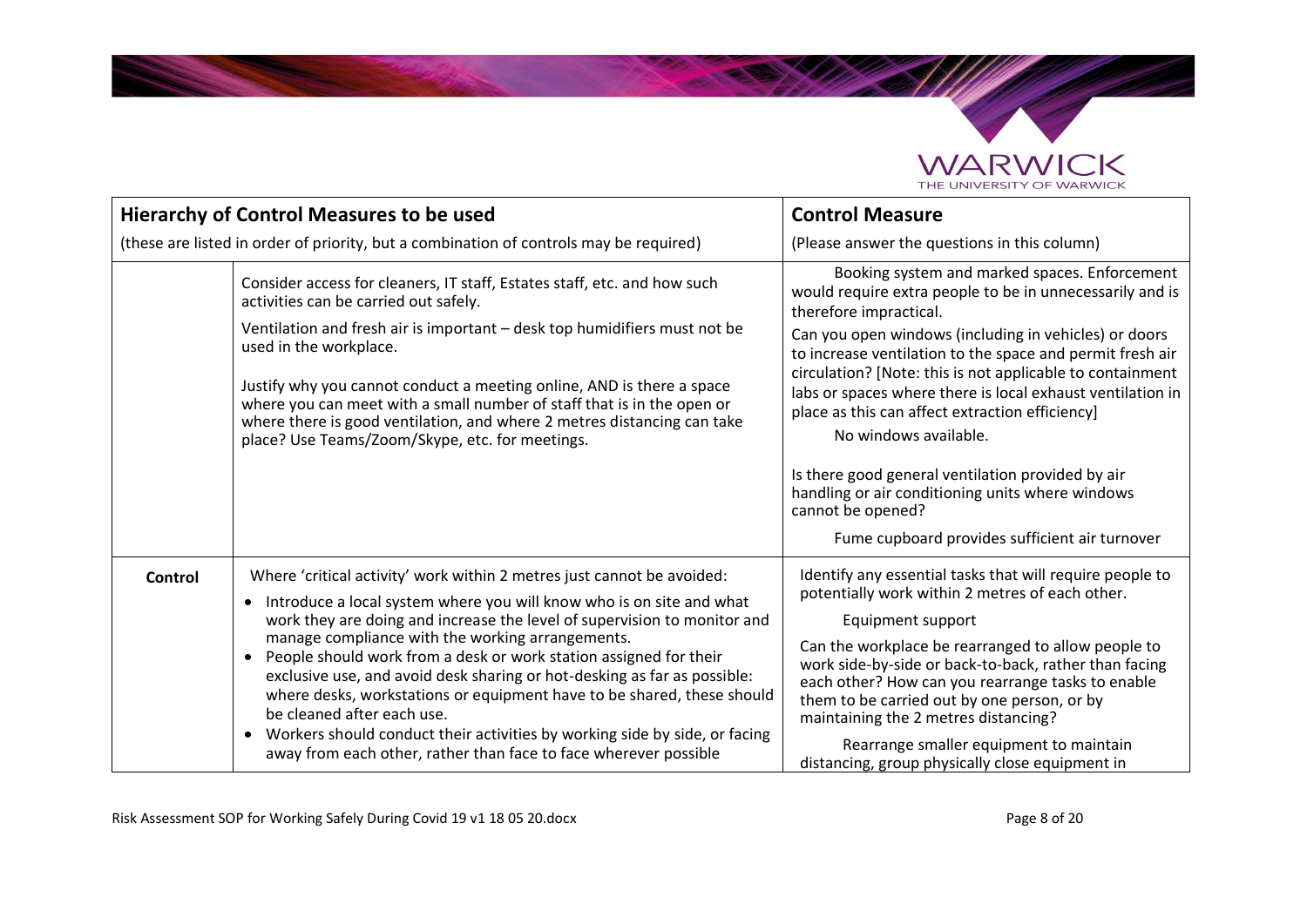

**Contract Contract Contract Contract Contract Contract Contract Contract Contract Contract Contract Contract C** 

| <b>Hierarchy of Control Measures to be used</b>                                                                                                                                                                                                                                                                                                                                                                                                                                                                                                                                                                                                                                                                                                                                                                                                                                                                                                                                                                                                                                       | <b>Control Measure</b>                                                                                                                                                                                                                                                                                                                                                                                                                                                                                                                                                                                                                                                                                                                                                                                                                                                                                  |
|---------------------------------------------------------------------------------------------------------------------------------------------------------------------------------------------------------------------------------------------------------------------------------------------------------------------------------------------------------------------------------------------------------------------------------------------------------------------------------------------------------------------------------------------------------------------------------------------------------------------------------------------------------------------------------------------------------------------------------------------------------------------------------------------------------------------------------------------------------------------------------------------------------------------------------------------------------------------------------------------------------------------------------------------------------------------------------------|---------------------------------------------------------------------------------------------------------------------------------------------------------------------------------------------------------------------------------------------------------------------------------------------------------------------------------------------------------------------------------------------------------------------------------------------------------------------------------------------------------------------------------------------------------------------------------------------------------------------------------------------------------------------------------------------------------------------------------------------------------------------------------------------------------------------------------------------------------------------------------------------------------|
| (these are listed in order of priority, but a combination of controls may be required)                                                                                                                                                                                                                                                                                                                                                                                                                                                                                                                                                                                                                                                                                                                                                                                                                                                                                                                                                                                                | (Please answer the questions in this column)                                                                                                                                                                                                                                                                                                                                                                                                                                                                                                                                                                                                                                                                                                                                                                                                                                                            |
| Ensure that there is a means to regularly clean common touchpoints,<br>$\bullet$<br>doors, buttons, handles, tools, equipment etc. in spaces where you do<br>not have routine cleaning by Estates Cleaning staff.<br>Ensure that there is hand washing facilities in the spaces (with soap and<br>$\bullet$<br>water) to permit people to wash their hands before and after using any<br>equipment?<br>Introduce hand sanitiser (e.g. where limited access to soap and water)<br>$\bullet$<br>Keep work to short durations e.g. less than 15 minutes.<br>$\bullet$<br>Reduce the frequency that the lifts are used to reduce congestion and<br>$\bullet$<br>contact at all times including where the lifts are used for the movement of<br>goods from one floor to another.<br>Cleaning equipment/supplies for IT equipment (including photo-copiers,<br>$\bullet$<br>etc.) might be required, and/or added to the cleaning regime for the<br>area.<br>Consider access for cleaners, IT staff, Estates staff, etc. and how such<br>$\bullet$<br>activities can be carried out safely. | booking system so it cannot be booked/used at the<br>same time.<br>How will you ensure the areas are being cleaned<br>regularly and at the end of the day/shift?<br>User of equipment to be responsible for wiping<br>down equipment with 70% ethanol OR 70%<br>isopropanol OR 70% IMS before AND after use.<br>Are there enough hand washing facilities for those<br>involved in the 'critical activities'?<br>Hand wash sink at entrance to lab.<br>Do you need to introduce hand sanitiser?<br>No, hand wash sink at entrance to lab.<br>Will you need to use the lift for any activities?<br>Yes, LN2 transport. No people in the lift with<br>LN2 dewar (asphyxiant) so no proximity problem.<br>Will cleaners, IT Staff or Estates need to access your<br>area whilst your staff are working?<br>Cleaners to empty bins, IT no, Estates if<br>problems with air handling or other infrastructure. |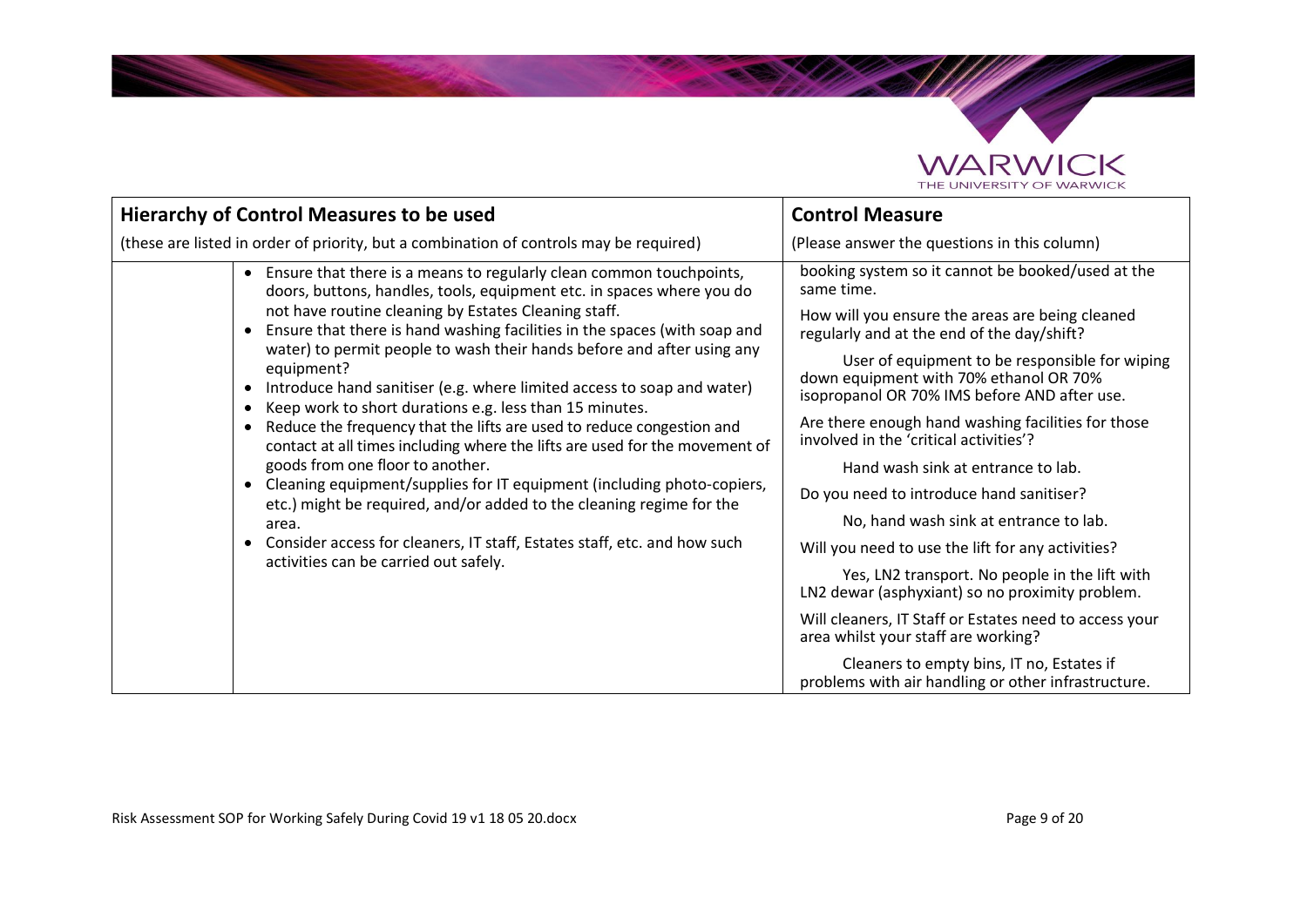

**SALES** 

| <b>Hierarchy of Control Measures to be used</b> |                                                                                                                                                                                                                                                                                                                                                                                                                                                                                                                                                                                                                                                                                                                                                                              | <b>Control Measure</b>                                                                                                                                                                                                                                                                                                                                                                                                             |
|-------------------------------------------------|------------------------------------------------------------------------------------------------------------------------------------------------------------------------------------------------------------------------------------------------------------------------------------------------------------------------------------------------------------------------------------------------------------------------------------------------------------------------------------------------------------------------------------------------------------------------------------------------------------------------------------------------------------------------------------------------------------------------------------------------------------------------------|------------------------------------------------------------------------------------------------------------------------------------------------------------------------------------------------------------------------------------------------------------------------------------------------------------------------------------------------------------------------------------------------------------------------------------|
|                                                 | (these are listed in order of priority, but a combination of controls may be required)                                                                                                                                                                                                                                                                                                                                                                                                                                                                                                                                                                                                                                                                                       | (Please answer the questions in this column)                                                                                                                                                                                                                                                                                                                                                                                       |
| <b>First Aid and</b><br><b>Fire Safety</b>      | Have you considered any high risk activities which need particular First Aid<br>or Fire Safety arrangements. If you are concerned about first aid cover or<br>fire safety contact Health and the Safety Helpdesk.<br>Security will be able to provide emergency First Aid support during this<br>period, but managers should endeavour to provide first aiders as far as is<br>possible at present.<br>Encourage all members of staff to act as temporary Fire Wardens during<br>this period. They can complete the Fire Warden training module available<br>on Moodle. They need to know how to flag any concerns relating to fire<br>safety to the Health and Safety Helpdesk. Normal fire escape routes take<br>precedence over one way routes in an emergency situation. | Are there any high risk activities which need particular<br>First Aid or Fire Safety arrangements.<br>Liquid nitrogen - users to complete Physics<br>department's Cryogen Moodle course before using<br>equipment.<br>Do staff know how to access first aid kits or how to<br>contact Security for emergency first aid.<br>Yes<br>Do staff know how to access other risk assessments<br>relevant to their area or activity.<br>Yes |
| <b>Behaviours</b>                               | The measures necessary to minimise the risk of spread of infection rely on<br>everyone taking responsibility for their own actions and behaviours. As a<br>manager you will need to encourage an open and collaborative approach,<br>where any issues can be openly discussed and addressed.<br>Line managers must hold a 'returning to work briefing' with any staff<br>returning to campus at the earliest opportunity, sharing this completed<br>document with them in writing and allowing any questions.<br>Line managers must carry out regular team meetings to review this risk<br>assessment and arrangements with staff. Line Managers should also refer to<br>and follow any relevant HR or OD guidance.                                                          | How will you monitor compliance with the control<br>measures set out in this risk assessment?<br>Encourage users to report issues as soon as<br>possible. Spot checks when staff are in for other tasks.<br>How often will you brief and update your team on any<br>changes to this risk assessment or associated control<br>measures?<br>Every Friday or as necessary.                                                            |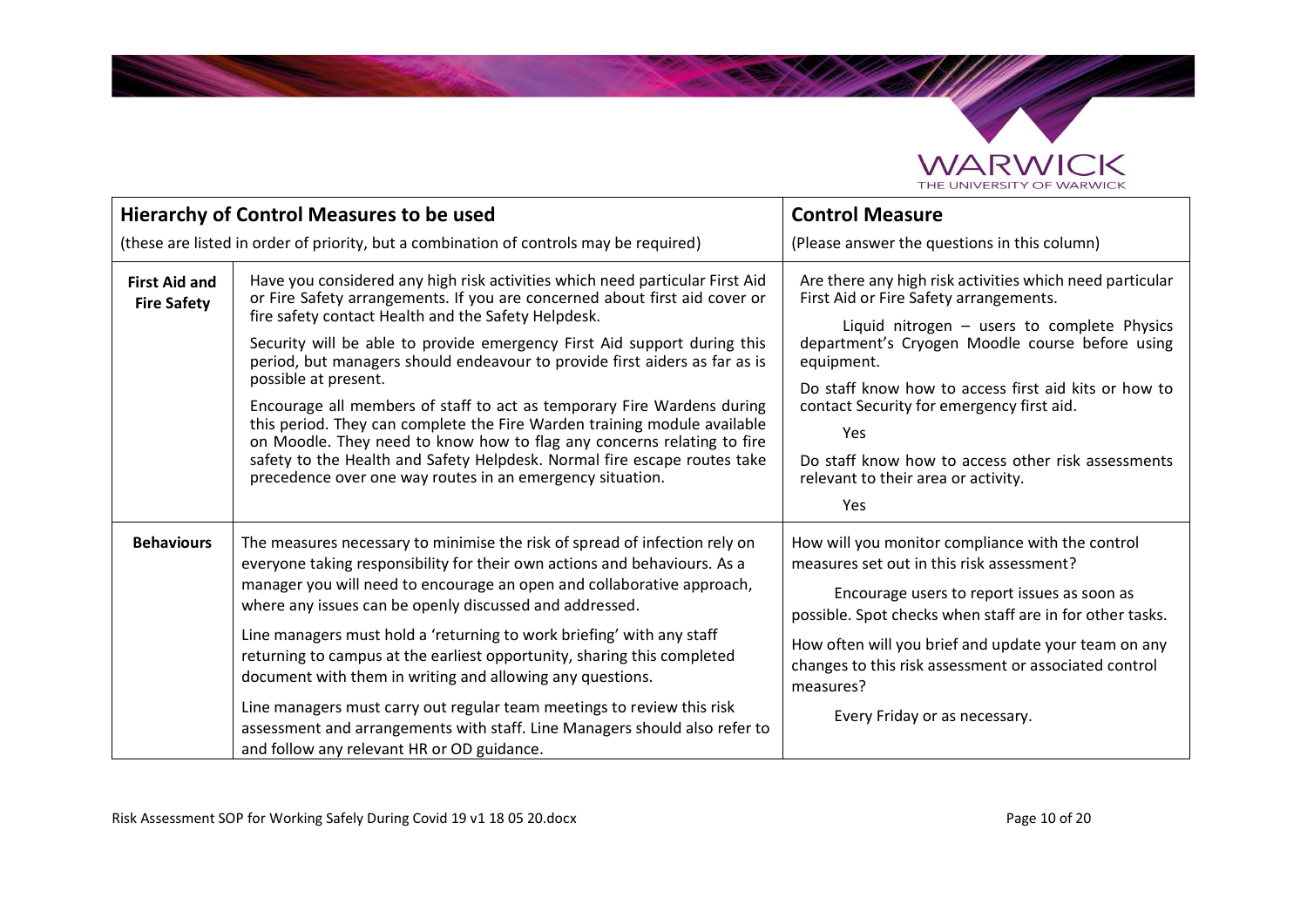

**CALLES** 

|                                                       | <b>Hierarchy of Control Measures to be used</b>                                                                                                                                                                                                                                                                                                                                                                                                                                                                                                                     | <b>Control Measure</b>                                                                                                                                                                                                                                                                                                                             |
|-------------------------------------------------------|---------------------------------------------------------------------------------------------------------------------------------------------------------------------------------------------------------------------------------------------------------------------------------------------------------------------------------------------------------------------------------------------------------------------------------------------------------------------------------------------------------------------------------------------------------------------|----------------------------------------------------------------------------------------------------------------------------------------------------------------------------------------------------------------------------------------------------------------------------------------------------------------------------------------------------|
|                                                       | (these are listed in order of priority, but a combination of controls may be required)                                                                                                                                                                                                                                                                                                                                                                                                                                                                              | (Please answer the questions in this column)                                                                                                                                                                                                                                                                                                       |
|                                                       |                                                                                                                                                                                                                                                                                                                                                                                                                                                                                                                                                                     | How will you encourage staff to flag any concerns they<br>might have, problems or deviations from the<br>arrangements?<br>Users will be actively encouraged to voice their<br>concerns                                                                                                                                                             |
| One way<br><b>Routes and</b><br><b>Passing Places</b> | Line Managers must find out any local temporary instructions on any<br>access/egress arrangements, one way routes and passing places. These must<br>be shared with your staff. Normal fire escape routes take precedence over<br>one way routes in an emergency situation.                                                                                                                                                                                                                                                                                          | Are your aware of all of the local temporary instructions<br>on any access/egress arrangements, one way routes<br>and passing places. And can you easily relay these to<br>your staff?<br>We will relay all departmental instructions on access to<br>our staff as soon as updates are issued and ensure they<br>are strictly followed.            |
| Communal<br>areas                                     | It is important that people continue to take breaks from their work activity.<br>Communal areas which are used for breaks and meals must be arranged to<br>ensure that people maintain 2 metre separation at all times.<br>If people need to remain on campus, they should be encouraged to take<br>their breaks outside in the fresh air, while maintaining 2 metre separation.<br>People should bring their own food, which ideally does not require the use<br>of a microwave, as there will potentially be limited access to kitchen or<br>catering facilities. | What arrangements have been made to allow safe<br>breaks?<br>Staff use office or go outside for breaks. All users<br>to follow departmental guidance on toilet and kitchen<br>facilities and breaks. We will relay all departmental<br>instructions on access to our staff as soon as updates<br>are issued and ensure they are strictly followed. |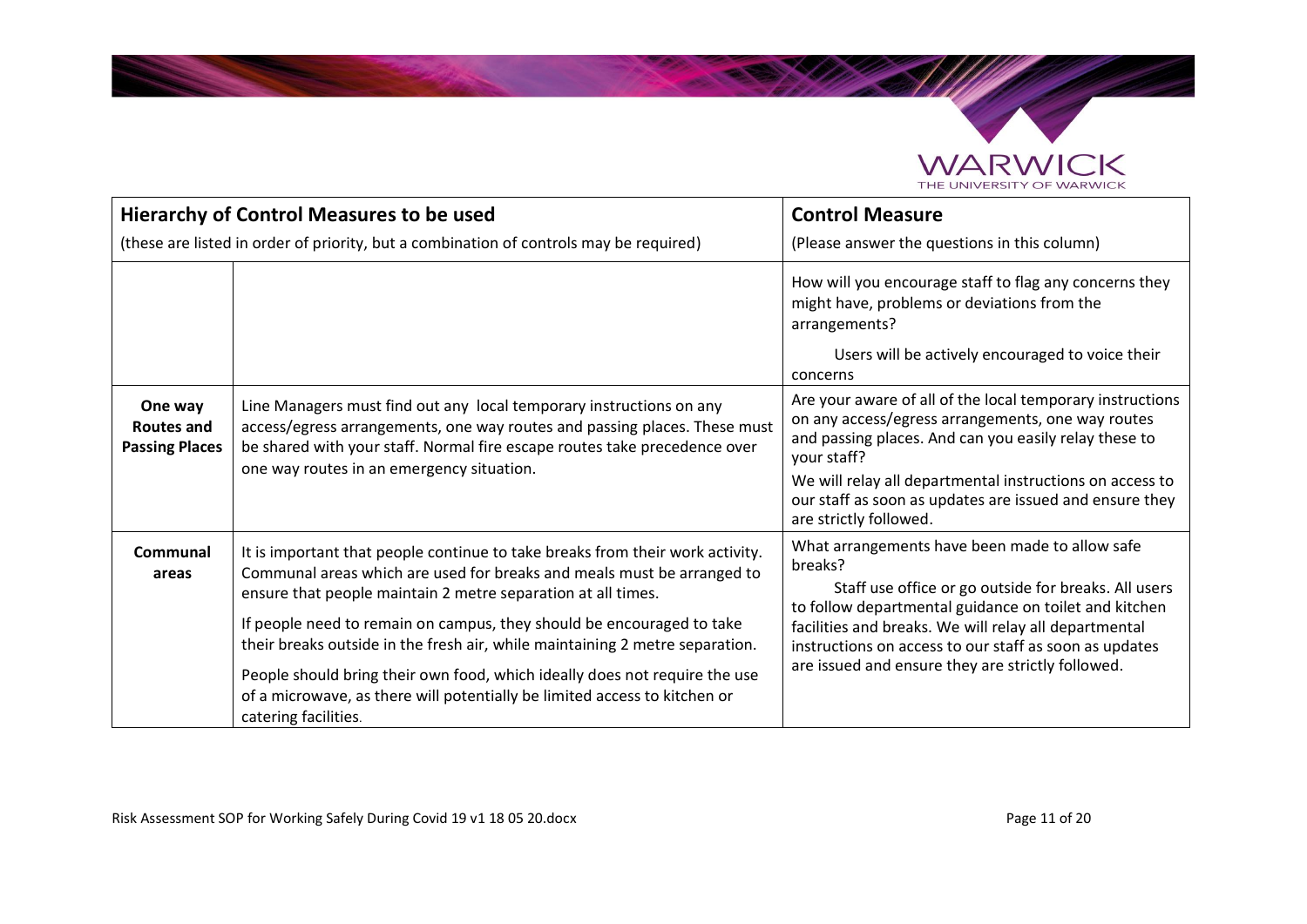

**CALLES** 

|                                                     | <b>Hierarchy of Control Measures to be used</b>                                                                                                                                                                                                                                                                                                                                                                                                                                                                                                                                                                                                                                                                                                                          | <b>Control Measure</b>                                                                                                                                                                                                                                                                                                                                                                                                                                           |
|-----------------------------------------------------|--------------------------------------------------------------------------------------------------------------------------------------------------------------------------------------------------------------------------------------------------------------------------------------------------------------------------------------------------------------------------------------------------------------------------------------------------------------------------------------------------------------------------------------------------------------------------------------------------------------------------------------------------------------------------------------------------------------------------------------------------------------------------|------------------------------------------------------------------------------------------------------------------------------------------------------------------------------------------------------------------------------------------------------------------------------------------------------------------------------------------------------------------------------------------------------------------------------------------------------------------|
|                                                     | (these are listed in order of priority, but a combination of controls may be required)                                                                                                                                                                                                                                                                                                                                                                                                                                                                                                                                                                                                                                                                                   | (Please answer the questions in this column)                                                                                                                                                                                                                                                                                                                                                                                                                     |
|                                                     | Kitchenettes, etc. must have floor markings to ensure that they do not<br>become overcrowded and allow queuing, back-to-back working and one-<br>way systems.                                                                                                                                                                                                                                                                                                                                                                                                                                                                                                                                                                                                            |                                                                                                                                                                                                                                                                                                                                                                                                                                                                  |
|                                                     | Toilets, changing rooms, showers, etc. must be managed to ensure that they<br>do not become crowded. ALL personal items MUST be removed from<br>showers and changing rooms unless they are placed in a plastic bag in a<br>locker.                                                                                                                                                                                                                                                                                                                                                                                                                                                                                                                                       |                                                                                                                                                                                                                                                                                                                                                                                                                                                                  |
| Personal<br><b>Protective</b><br>Equipment<br>(PPE) | Workplaces should NOT encourage the precautionary use of extra PPE to<br>protect against Covid-19 (except when responding to suspected or<br>identified cases of Covid-19).<br>Where PPE is deemed necessary as a control measure to ensure the safety<br>of the individual for the work activity that they are undertaking, e.g. work<br>involving hazardous substances, it must continue to be worn.<br>Workers MAY choose to use a home-made face covering in the workplace,<br>but this should NOT be a substitute for 2 metre distancing and more<br>effective hygiene measures (regular handwashing, use of sanitisers, and<br>catching coughs and sneezes in a tissue).<br>Workers who choose to use a face covering should be supported in its<br>effective use. | Refer to your activity-based risk assessment for any<br>PPE requirements.<br>Use PPE as normal for the work activity. All staff<br>and users must ensure that they have read and comply<br>with the Advanced Bioimaging RTP risk assessments and<br>standard operating procedures for the tasks that they<br>are carrying out, including the Lone Working risk<br>assessment where appropriate. Lab coats will be<br>assigned to individual members of the team. |
|                                                     |                                                                                                                                                                                                                                                                                                                                                                                                                                                                                                                                                                                                                                                                                                                                                                          | If any of your team choose to use a face covering, what<br>instruction will you provide to enable them to use it to<br>best effect?                                                                                                                                                                                                                                                                                                                              |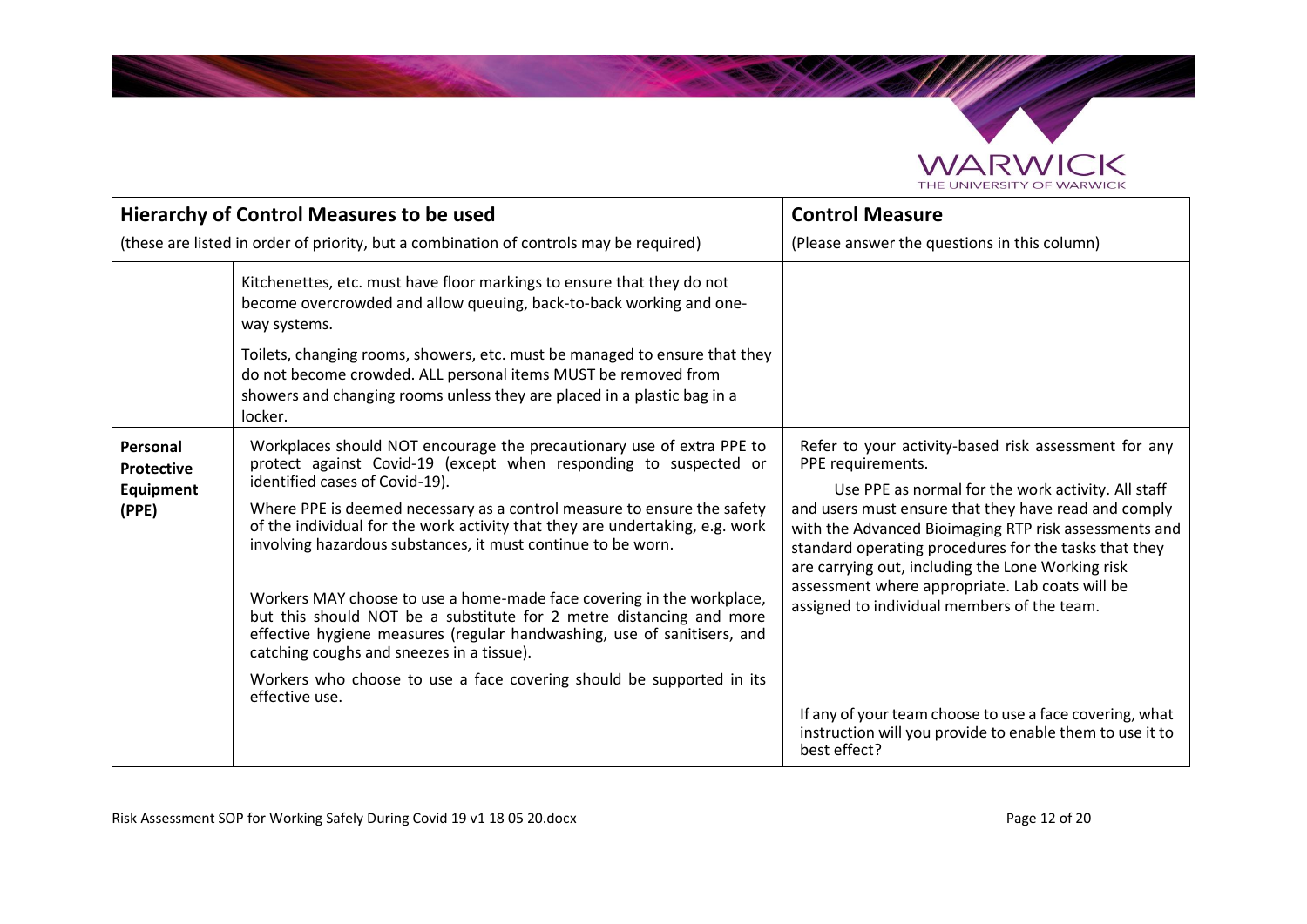

|                             | <b>Hierarchy of Control Measures to be used</b>                                                                                                                                                                                              | <b>Control Measure</b>                                                                                                                    |
|-----------------------------|----------------------------------------------------------------------------------------------------------------------------------------------------------------------------------------------------------------------------------------------|-------------------------------------------------------------------------------------------------------------------------------------------|
|                             | (these are listed in order of priority, but a combination of controls may be required)                                                                                                                                                       | (Please answer the questions in this column)                                                                                              |
|                             |                                                                                                                                                                                                                                              | Will refer to WHO guidelines on face covering and<br>ensure face covering does not interfere with PPE<br>necessary for the work activity. |
| <b>Guidance to</b><br>staff | Have you issued the Covid-19 guidance to all of those that are returning to<br>work to carry out 'critical activities' (see appendix A)?                                                                                                     | $Yes – risk assessment shared with staff. Will brief users$<br>by email (with read receipt) when they book.                               |
|                             | Have you arranged briefing sessions on the risk assessment and SOP with<br>staff?                                                                                                                                                            | Yes - risk assessment shared with staff. Will brief users<br>by email (with read receipt) when they book.                                 |
|                             | Have you arranged 121 meetings with staff who are vulnerable, living with<br>vulnerable people, pregnant, in the BAME community, are disabled or who<br>might have child care (or other care provision) challenges at this point in<br>time? | No - Not applicable to AB RTP staff                                                                                                       |

| Tick here if the level of risk is acceptable to permit the work | Line Manager |        |
|-----------------------------------------------------------------|--------------|--------|
| activity to take place                                          | Signature    | Saskia |
| (once you have put the control measures above in place)         |              |        |
|                                                                 |              |        |

**List of people that this assessment has been shared with:**

Risk Assessment SOP for Working Safely During Covid 19 v1 18 05 20.docx Page 13 of 20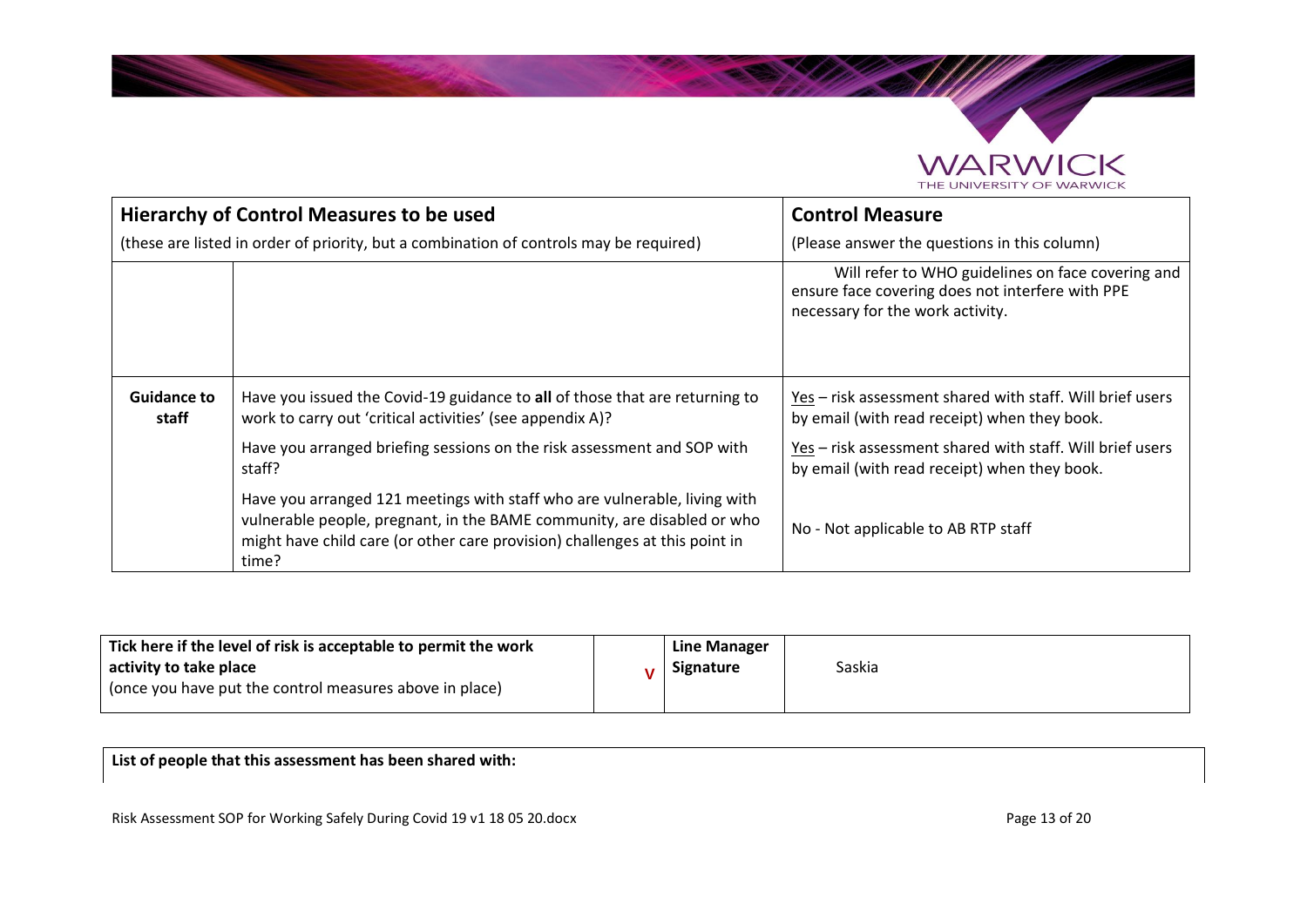

**Ian Hancox, Corinne Smith, Ian Hands-Portman**

**Review date:** this assessment needs to be reviewed and updated should anything change, should people raise any concerns, or at least once every week

| <b>Approved By</b><br>(HOD or Director) David Leadley |            | Signature       |                                             |
|-------------------------------------------------------|------------|-----------------|---------------------------------------------|
| Date                                                  | 26/05/2020 | <b>Position</b> | DPVC for Research (infrastructure & Ethics) |
| <b>Review Date</b>                                    |            |                 |                                             |

| Signature       |                                             |  |
|-----------------|---------------------------------------------|--|
| <b>Position</b> | DPVC for Research (infrastructure & Ethics) |  |

**WARWICK** THE UNIVERSITY OF WARWICK

**Print and sign a copy, and share electronically with those involved in the 'critical activity' which is requiring them to come into the University to work.**

**Send an electronic copy to your Health and Safety Officer or Health and Safety Adviser.**

**Complete and position the [Covid 19 Secure Poster](https://assets.publishing.service.gov.uk/media/5eb9745a86650c2794d7501c/staying-covid-19-secure.pdf) in your respective workspace(s).**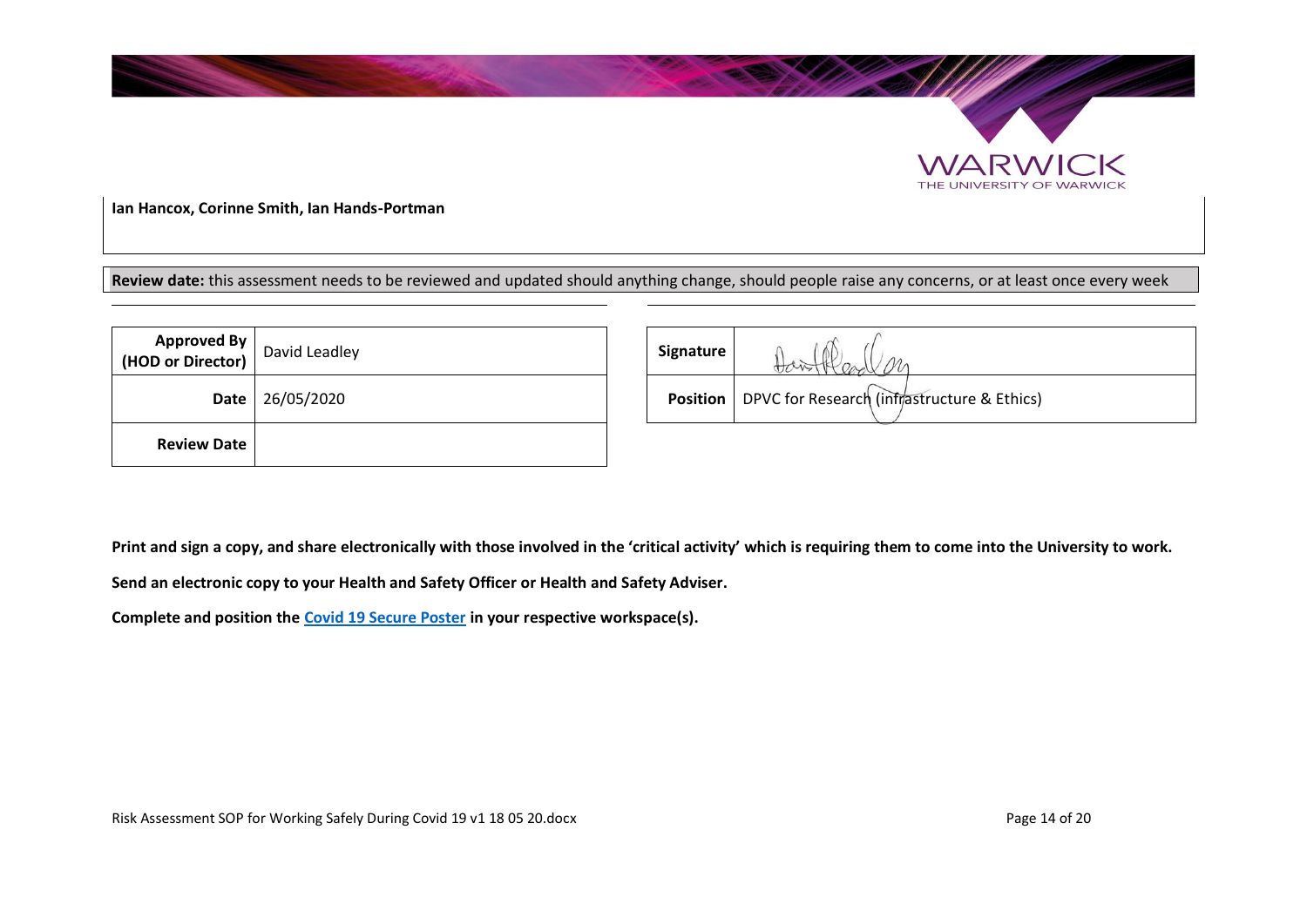

# **Standard Operating Procedure for returning to work to carry out 'Critical Activities' during Covid-19 lockdown easing period**

This guidance sets out the general principles on things to consider before permitting people to return to work to carry out 'critical activities' post easing of the lockdown measures. These guidelines have been drafted to mitigate the potential resurgence of Covid-19 in the workplace after re-opening. In essence the general principles will require the University to continue to apply the Public Health England (PHE) guidelines which are:

| <b>Social distancing</b>                                            | Workers must follow the guidance on staying at home and away from others (social<br>distancing). Where they cannot work from home, they must follow the same<br>principles of social distancing while travelling to and from work and while at work.<br>This will require some thought about how the 2m distancing measures can be<br>applied at work. Managers/Supervisors will carry out an assessment of this.                                                                                                                                                                                                                                                                         |  |
|---------------------------------------------------------------------|-------------------------------------------------------------------------------------------------------------------------------------------------------------------------------------------------------------------------------------------------------------------------------------------------------------------------------------------------------------------------------------------------------------------------------------------------------------------------------------------------------------------------------------------------------------------------------------------------------------------------------------------------------------------------------------------|--|
| Self-isolation                                                      | Anyone who either has a high temperature or a new persistent cough or is within<br>14 days of the day when the first member of their household showed symptoms<br>of Coronavirus (Covid-19) must not come in to work, but must follow the guidance<br>on self-isolation.                                                                                                                                                                                                                                                                                                                                                                                                                  |  |
| <b>Person at increased</b><br>risk                                  | Anyone who is at increased risk of severe illness from Covid-19 ('Clinically<br>Vulnerable') should continue to follow the 'strict social distancing' rules as<br>recommended by the Government and as per the instructions in any advice that<br>they have received from the NHS or their GP during this crisis.                                                                                                                                                                                                                                                                                                                                                                         |  |
| Persons defined on<br>medical grounds as<br>extremely<br>vulnerable | Anyone identified as 'Clinically Extremely Vulnerable' will have been advised in a<br>letter from the NHS or from their GP/health authority and must follow the<br>guidance on shielding and protecting extremely vulnerable people.                                                                                                                                                                                                                                                                                                                                                                                                                                                      |  |
| Living with a<br>person in one of<br>the above groups               | Anyone living with a person who is at increased risk of severe illness ('Clinically<br>Vulnerable'), or an 'Clinically Extremely Vulnerable' person who is shielding from<br>Coronavirus (Covid-19), should stringently follow the guidance on social<br>distancing and minimise contact outside the home.                                                                                                                                                                                                                                                                                                                                                                                |  |
| If someone falls ill                                                | If someone develops a high temperature or a persistent cough while at work,<br>they should:<br>Ensure their manager or supervisor is informed (via telephone prefereably)<br>$\bullet$<br>Return home immediately<br>$\bullet$<br>Avoid touching anything<br>$\bullet$<br>Cough or sneeze into a tissue and put it in a bin, or if they do not have<br>$\bullet$<br>tissues, cough and sneeze into the crook of their elbow.<br>Arrange a Covid-19 test as per the Covid-19 testing guidance.<br>$\bullet$<br>They must then follow the guidance on self-isolation and not return on to site until<br>their period of self-isolation has been completed or test has been proven negative. |  |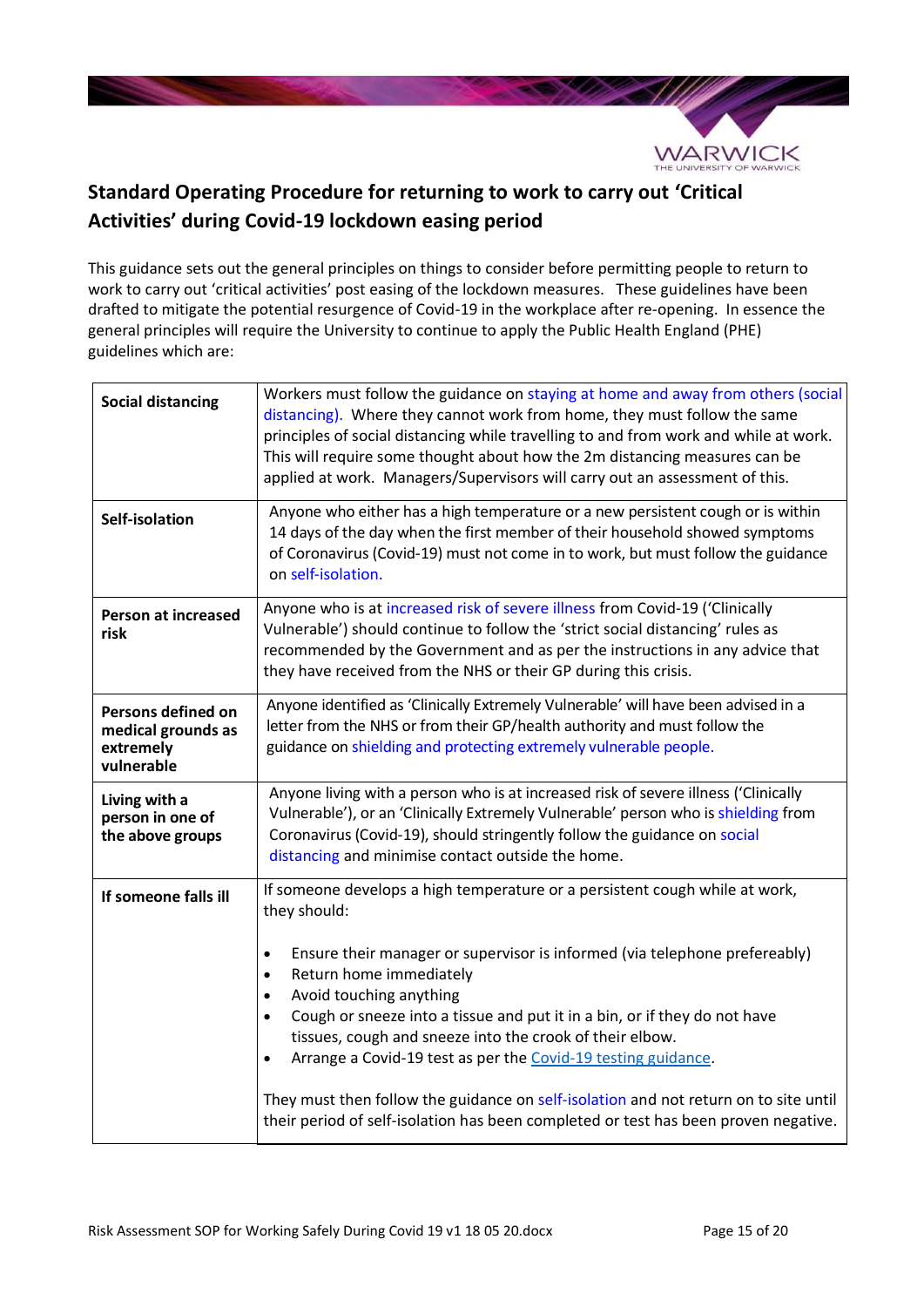# **The University will:**

Share all Risk Assessments and SOPs with staff and encourage staff to comment on and influence the content of the assessments and the associated control measures.

Continue to have an operational emergency team in place comprising of essential staff to respond to any emergency.

Establish procedures for alert and outbreak verification to receive early warnings should the virus appear on campus.

Utilise existing communication channels for the drafting of situation reports, briefings, back-up of information, etc. for internal and external stakeholders.

Follow its existing contingency plans which address the impact of potential resurgence of disease in the workplace after re-opening including a mechanism for identifying triggers that could change the current approach being adopted.

Carry out building assessments to consider safety arrangements (2 metre distancing, hand washing, sanitiser, barriers, screens, access controls, etc.) in communal and shared spaces, including entrances, exits, stair wells, lifts, corridors, toilets, showers, locker rooms, kitchens and rest areas.

## **Managers / Supervisor Responsibility**

The first principle will be to decide whether work activities are 'critical' and should recommence or whether there are other ways of completing that work, e.g. continued working from home.

Managers otherwise will need to complete the above risk assessment of the Covid-19 hazard which will consider the spaces that they have people working in and determine whether they can maintain 2 meter distancing in that space whilst carrying out the required work activities.

Where people are continuing to work from home, whether using a desktop PC, laptop or with paper-based activities, then the work is generally 'low-risk' and they should continue to use the guidance available for [Working from](https://warwick.ac.uk/services/healthsafetywellbeing/a-z/healthandsafetyguidanceoncovid19) Home.

For work activities that can only be conducted by coming in to work and deemed 'critical', then the risk control measured and general principles within this document need to be applied by everyone.

## **Sharing Information with Staff**

Line Managers will complete the above risk assessment and a completed copy of the risk assessment outlining the control measures that need to be put into place to permit 'critical activities' to be carried out on campus will be provided to all those involved in the 'critical activities'.

The following guidelines need to be followed by every person coming on to campus in order to try to prevent a resurgence / spread of the Covid-19 infection. A copy of these guidelines will also be shared with staff.

#### **If Staff have Concerns**

If staff are unsure or feel that the control measures are not adequate, or are not working, they should discuss with their manager or supervisor in the first instance. If necessary they can escalate concerns to their Health and Safety Representative and/or their Health and Safety Office/Adviser or the H&S Helpdesk. If necessary they can stop work: **there is nothing so important that it cannot be done safely**!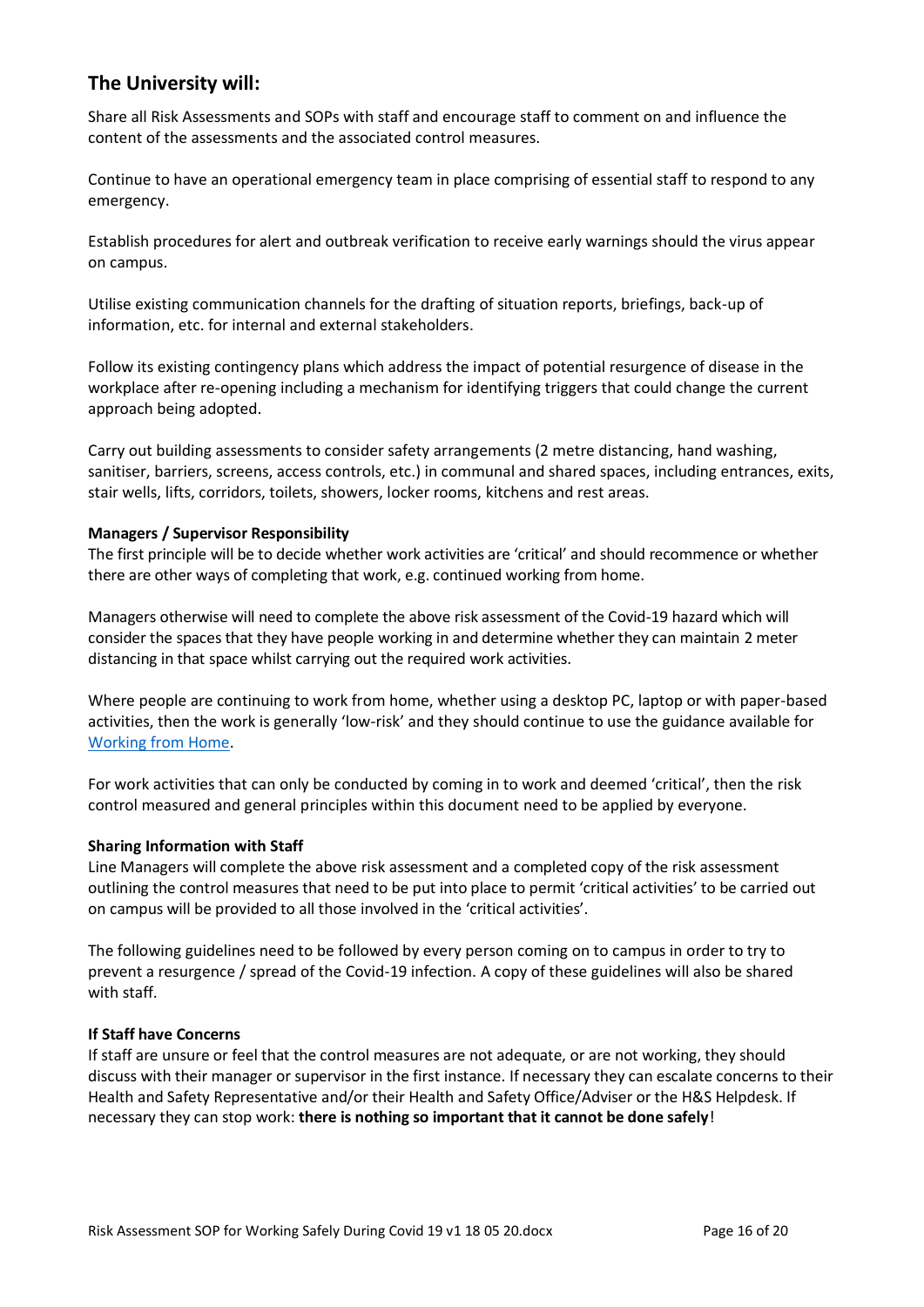# **General principles to be applied for those coming in to work to carry out 'critical activities'**

## **1. Travel to Work**

Wherever possible people should travel to campus alone or with those that they live with using their own transport, or by walking or cycling.

Those that drive to work must:

- Wherever possible park their vehicle in a space away from other vehicles, or park so that cars are not positioned driver door to driver door.
- Consider staggering their arrival and departure times in order to avoid congestion (times will need agreement with a line manager / supervisor).

## **2. Driving at Work**

For those that need to travel whilst at work (i.e. around campus, between campuses or other locations). Wherever possible members of staff should travel alone. If staff have no option but to share a vehicle, then they should:

- Share with the same individuals and with the minimum number of people at any one time
- Wherever possible maintain a distance of two metres and avoid touching their faces
- Maintain good ventilation (i.e. keeping the windows open) and face away from each other during the iourney
- Wash their hands for 20 seconds using soap and water or hand sanitiser if soap and water are not available before entering and after getting out of the vehicle
- Regularly clean the vehicle using gloves and standard cleaning products, with particular emphasis on handles and other surfaces which may be touched during the journey.

## **3. Access to/Egress from Buildings**

- Non-essential visitors should not be invited on to campus.
- There will be a reduced building occupancy during this period for each building. Managers will be required to liaise with Estates to determine the occupancy numbers for each space.
- Start and finish times should be staggered to reduce congestion and contact in agreement with your line manager.
- Two meter distancing will need to be maintained on entry and exit from buildings. Follow any signage in place as there could be a change made to the number of access points into the buildings or a oneway system introduced in order to reduce congestion on circulation routes.
- There will be no planned fire emergency evacuations during the lockdown easing period, so if the fire alarm sounds, people will be encouraged to leave the building as normal, using all available exits, rather than congregating on normal staircases. Any one-way system introduced can be ignored at this time.
- Allow plenty of space between people waiting to enter / leave each building.
- Signage may be in place in certain locations:
	- $\circ$  Floor markings may be put down to ensure 2 metre distance is maintained between people when queuing
	- o Reminding workers not to attend if they have symptoms of Coronavirus (Covid-19) and to follow PHE guidelines
- Entry systems will continue to be in operation as these do not require persons to make personal contact with them.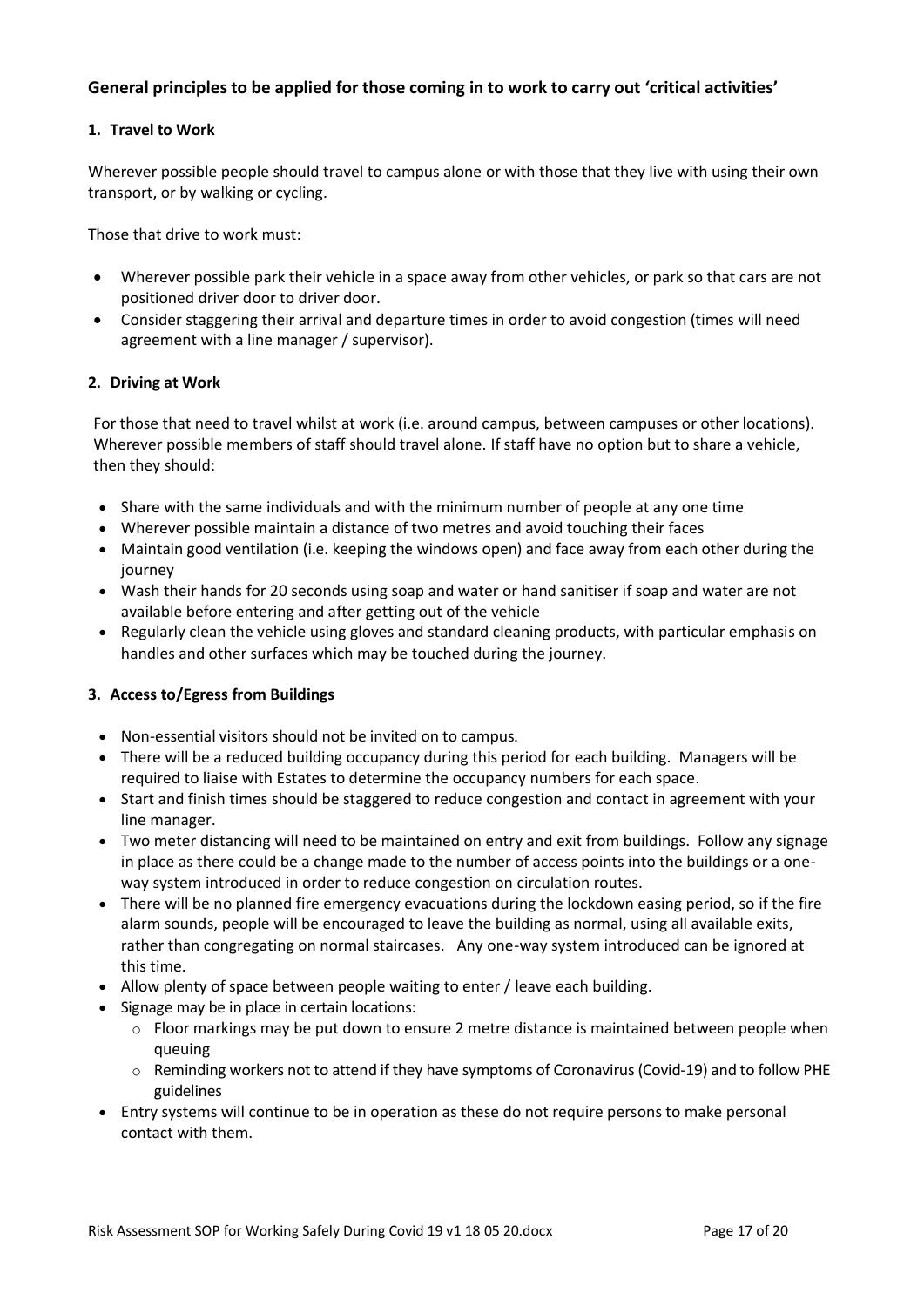- People will be encouraged to wash their hands for 20 seconds using soap and water or to use sanitiser when entering and leaving buildings.
- Common contact surfaces in receptions, offices, circulation spaces and door furniture will continue to be cleaned, particularly during peak flow times.
- Persons needing to meet one another will be encouraged to hold gatherings online, or if this is not possible then meetings should be outdoors or in well ventilated spaces where good distancing can also be maintained.
- Where deliveries need to be made, drivers and staff members should wash or sanitise their hands before and after handling.

# **4. Use of Circulation Spaces and Lifts**

- One-way systems may be put into place to avoid congestion and crossing people's paths within a 2m distance. Everyone must follow these (where they are in place) and wherever possible maintain a 2m distance from others.
- Stairs should be used in preference to lifts (with the exception of goods lifts) and, as they are small confined areas, lifts should only be used by one person at a time and only by those staff or students who are unable to safely use the stairs during this period.

# **5. Personal Hygiene**

- Staff should not come in to work if showing symptoms of Covid-19 and should self-isolate for 14 days if other members of their household have symptoms until a test has determined that it is not Covid-19. (See University Covid-19 testing guidance).
- Avoid skin to skin and face to face contact.
- Staff must follow the hand washing guidelines and regularly wash hands with soap and water.
- Those that are required to wear protective gloves for their work to ensure they are removed so to avoid cross-contamination.
- Tissues and other waste to be disposed of in local waste bins regularly.
- Staff to follow the Government's advice: Catch it, Bin it, Kill it



# **6. Hand Washing**

- The University will ensure that there is an adequate supply of soap and fresh water to wash hands regularly. Staff to wash their hands with soap and warm water for at least 20 seconds each time.
- The University will provide hand sanitiser (minimum 60% alcohol based) where hand washing facilities are unavailable.

# **7. Toilet Facilities**

- In most locations around campus it will be impossible to restrict the number of people using toilet facilities at any given time. That said, if required to queue, anyone queuing should ensure 2 metre distancing is maintained and as much space is permitted to circulate otherwise within the toilet facilities themselves.
- Everyone must wash their hands following the Hand Washing guidance after using the toilet facilities and should dry their hands properly.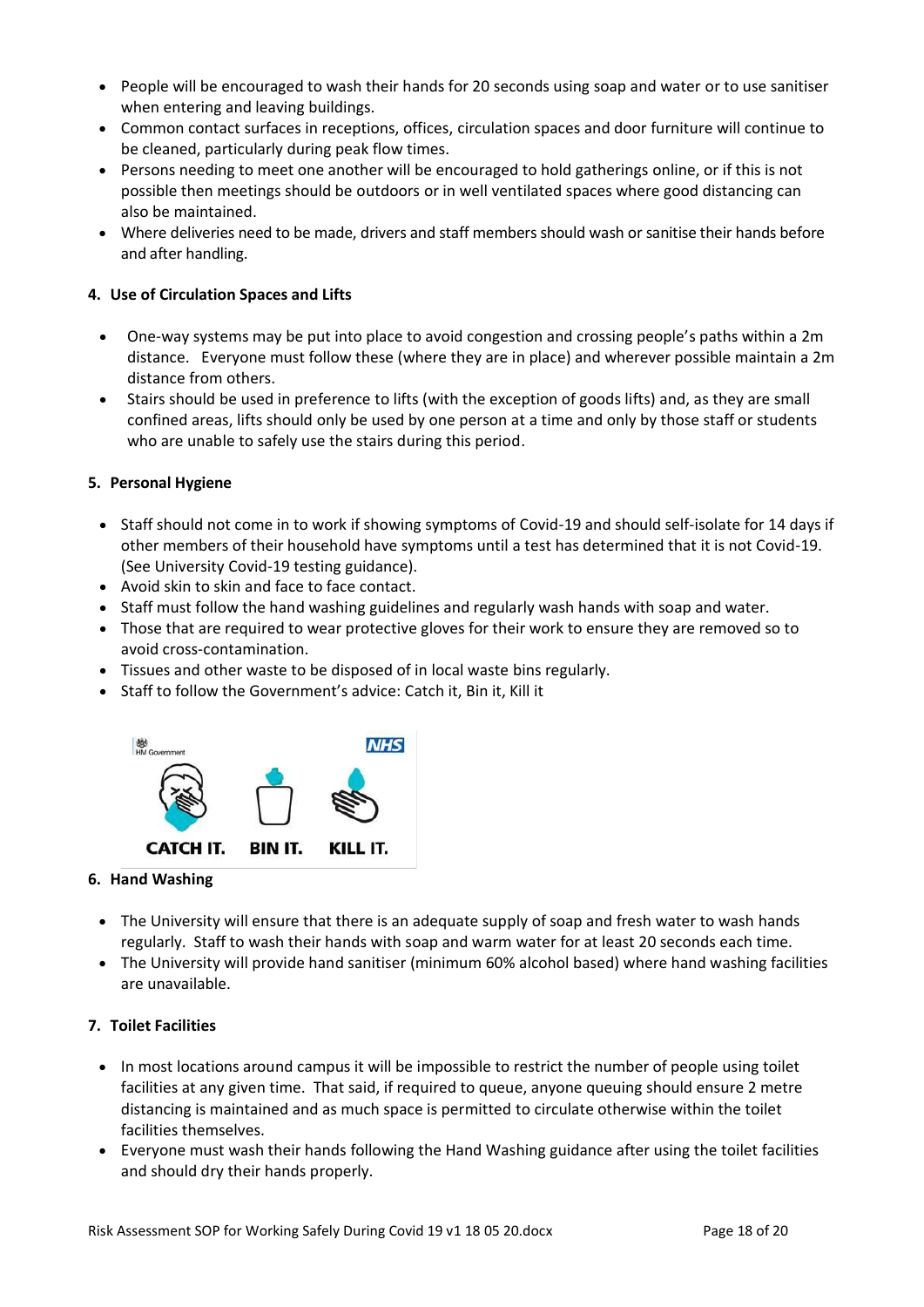- Cleaning regimes for toilet facilities, particularly door handles, locks and the toilet flushes will be maintained.
- Cleaning staff will empty toilet facility waste receptacles regularly.

# **8. Cafes and Rest Areas**

Cafes on campus will be offering a reduced service during the lockdown easing period, possibly just a take away option at times, and some will remain closed. Where possible staff should bring their own food to work and return to their work locations (where safe to do so to consume food) and eat there, or at some other external space away from others.

- Staff will observe 2 metre distancing measures whilst queuing.
- People should stagger break times to reduce congestion.
- Drinking water will remain provided with enhanced cleaning measures of the tap mechanism.
- Those using shared kitchens should frequently clean surfaces that are touched regularly, using standard cleaning products e.g. kettles, refrigerators, microwaves.
- Hand cleaning facilities or hand sanitiser should be available at the entrance to any room where people eat and should be used by workers when entering and leaving the area.
- All rubbish should be put straight in the bin and not left for someone else to clear up.
- Crockery, eating utensils, cups etc. should be washed and dried between uses.
- Payments should be taken by contactless card wherever possible.
- Canteen staff should wash their hands often with soap and water for at least 20 seconds before and after handling food.
- Staff within café areas and rest rooms will need to monitor compliance.

## **9. Waste Disposal**

- Cleaning staff to regularly empty any local waste bins into the larger waste receptacles so that they can be regularly disposed of.
- Cleaning staff will regularly empty toilet facility waste receptacles so that any hand towel rubbish does not accumulate.

# **10.Changing Facilities, Showers and Drying Rooms**

There are a number of buildings that have changing facilities, showers and areas for drying clothes.

- Based on the size of each facility, the number of people that may use these facilities at any one time will be displayed on the outside to maintain a distance of two metres.
- A staggered start and finish times should reduce congestion and contact of these facilities.
- Facilities will be cleaned throughout the day and at the end of each day.
- Use any rubbish bins provided as these will be regularly emptied and the waste disposed of.

## **11.First Aid and Emergency Service Response**

The primary purpose of First Aid is to preserve life and first aid should be administered if required and until the emergency services attend.

When planning work activities, a check should be made that there is an adequate provision of first aid resources. Not all staff will be returning to work, so check who is in and who may be able to provide support at the times you are going to be in work.

• Security staff are all First Aiders, but this is not their only role on campus, so if you are planning to conduct high-risk work, consider whether the work should be delayed or provide additional competent first aid resources.